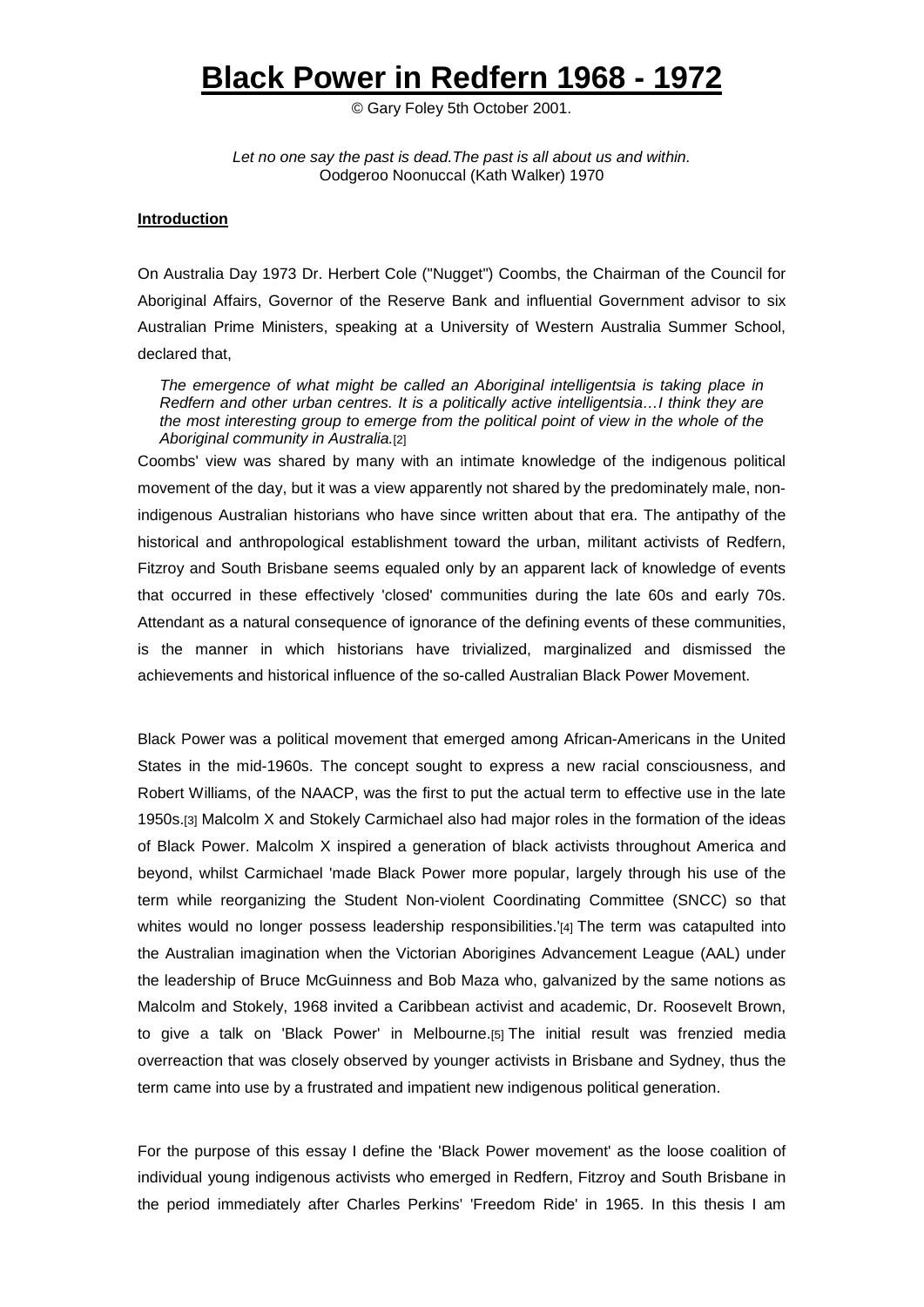particularly interested in the small group of individuals involved at the core of the Redfern 'Black Power movement', which existed under a variety of tags including the 'Black Caucus'.[6] This group themselves defined the nature of the concept of Black Power that they espoused. Roberta (then Bobbi) Sykes said Australian Black Power had its own distinct (from US) interpretation. She said it was about 'the power generated by people who seek to identify their own problems and those of the community as a whole, and who strive to take action in all possible forms to solve those problems'[7] Paul Coe saw it as the need for Aboriginal people 'to take control both of the economical, the political and cultural resources of the people and of the land…so that they themselves have got the power to determine their own future.'[8] Bruce McGuinness, speaking in 1969 as Director of the Victorian Aborigines Advancement League (AAL) had declared that Black Power 'does not necessarily involve violence' but rather was 'in essence…that black people are more likely to achieve freedom and justice…by working together as a group.'[9] So the Australian version of Black Power, like its American counterpart, was essentially about the necessity for Black people to define the world in their own terms, and to seek self-determination without white interference.

I contend that Australian historians who seek to analyze events of the more recent Mabo era cannot properly comprehend the shape and state of race relations today without an understanding of the dynamics, personalities and events of the era of Black Power. The events, ideas and personalities of that era continue to resonate in the indigenous political/cultural movements of today. A growing disillusionment in black Australia today with the apparent limitations of the Native Title Act and the Aboriginal and Torres Strait Islander Commission (ATSIC) mirrors a similar community disaffection with Aboriginal organisations and leadership in the late 1960s. The disaffection then resulted in indigenous communities supporting more radical forms of action advocated by the Black Power movement. Thus there are important lessons to be learned from serious study of the events of that era.

Yet, apart from Scott Robinson (*The Aboriginal Embassy 1972*, MA Thesis, ANU, 1993) and Heather Goodall (*Invasion to Embassy: Land in Aboriginal Politics in NSW, 1770-1972*, 1996) no Australian historians seem to have made a serious attempt to examine the long-term political, social and economic factors underlying the emergence of Black Power in Redfern. Only Margaret Ann Franklin (*Black and White Australians*, 1976), Andrew Marcus[10] and Bain Attwood<sup>[11]</sup> seem to have shown some interest in the era, but then only relatively superficially and in the context of the wider story of the 60s and 70s. Peter Read wanders around the subject of Black Power in his biography of Charles Perkins,[12] but because his focus is on Perkins he is deficient in his understanding of the younger generation that superceded the relatively conservative notions of Perkins. Bennett (*Aborigines and Political Power*, 1991.) and Griffiths (*Aboriginal Affairs: A Short History 1788 - 1995*, 1995) on the other hand are openly hostile to Black Power. So it is some of the gaps that exist in the work of Robinson, Goodall, Franklin, Marcus, Griffiths, Read, Attwood, Bennett et al that I seek to fill in this thesis.

In doing this I firstly have the problem facing any indigenous person in the academy trying to give an accurate account of historical events within conventional Western academic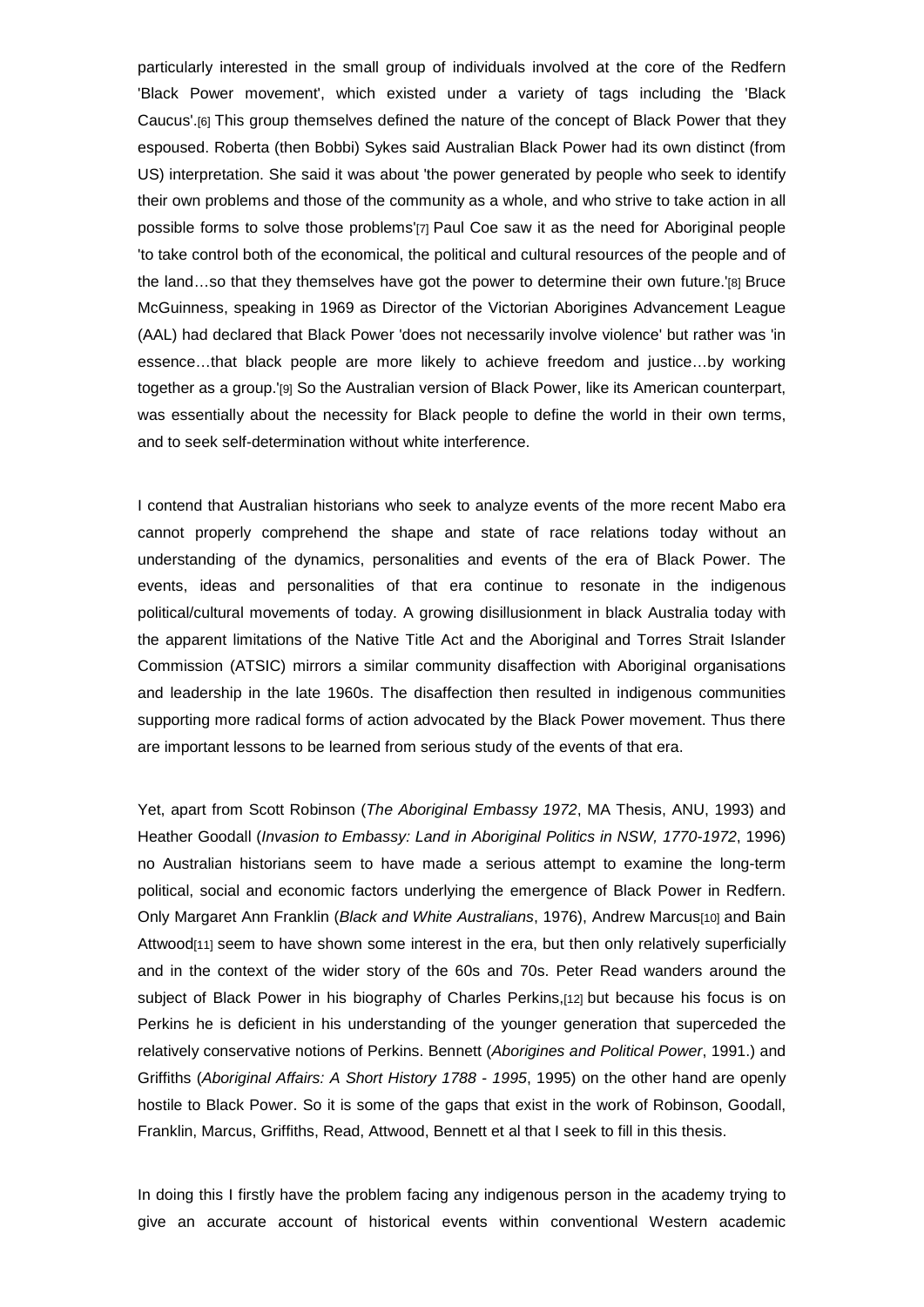constraints and as a linear narrative.[13] But, as Maori academic Linda Tuhiwai Smith, in her book *Decolonising Methodologies* has asserted,

*a critical aspect of the struggle for self-determination has involved questions relating to our history as indigenous peoples and a critique of how we, as the Other, have been represented or excluded from various accounts. Every issue has been approached by indigenous peoples with a view to rewriting and rerighting our position in history…The sense of history conveyed by these approaches is not the same thing as the discipline of history, and so our accounts collide, crash into each other.* [14]

So this analysis of the Black Power movement in Redfern must be read in the context of an indigenous academic attempting to reconstruct our understanding of the important moments, influences, events and personalities of that period. As a participant in most of the events discussed, I have both the advantage of first hand knowledge and the disadvantage of the constraints imposed by the inherent subjectivity of such a position, not to mention the unreliability of memory. Nevertheless, I intend to provide a narrative of three of the important defining moments in the emergence of Black Power as a seminal political force in indigenous politics in Australia.

These events were; the 1970 establishment of the Redfern Aboriginal Legal Service; the 1971 Springbok rugby tour; and the Aboriginal Embassy in 1972. These three events helped define the ideas, personalities, actions and alliances that formed the Redfern Black Power movement, which in turn influenced indigenous political notions and actions for more than a decade. Indeed, today as significant sections of indigenous communities become disaffected with the illusions of progress represented by the era of Mabo and the Native Title Act, many are beginning to call for a return to the political strategies and tactics of the Black Power era. Thus there is a considerable residual perception in indigenous Australia that remembers the Black Power era as a time of greater social, political and economic gains than at any time since.

In the course of a narrative of these events I challenge assumptions and interpretations of those few Australian historians and commentators who have proffered an opinion or analysis of the era. In challenging false impressions created by less detailed accounts I hope to give greater insight into the significance of the ideas and philosophies of the Black Power era, from an indigenous perspective. Furthermore, as Linda Tuhiwai Smith asserts, 'indigenous groups have argued that history is important for understanding the present and that reclaiming history is a critical and essential aspect of decolonization.<sup>'[15]</sup>

# **Historical Background**

Since the 1860s, as the Aboriginal peoples in regional areas of southeastern Australia experienced the spread of the white invasion and forcible occupation of their homelands, there can be said to have been significant resistance, both passive and active. Goodall notes that in NSW from the beginning of black/white contact 'Land was seen by its Aboriginal owners as a central factor in their experience of colonialism. Their sense of invasion, of loss and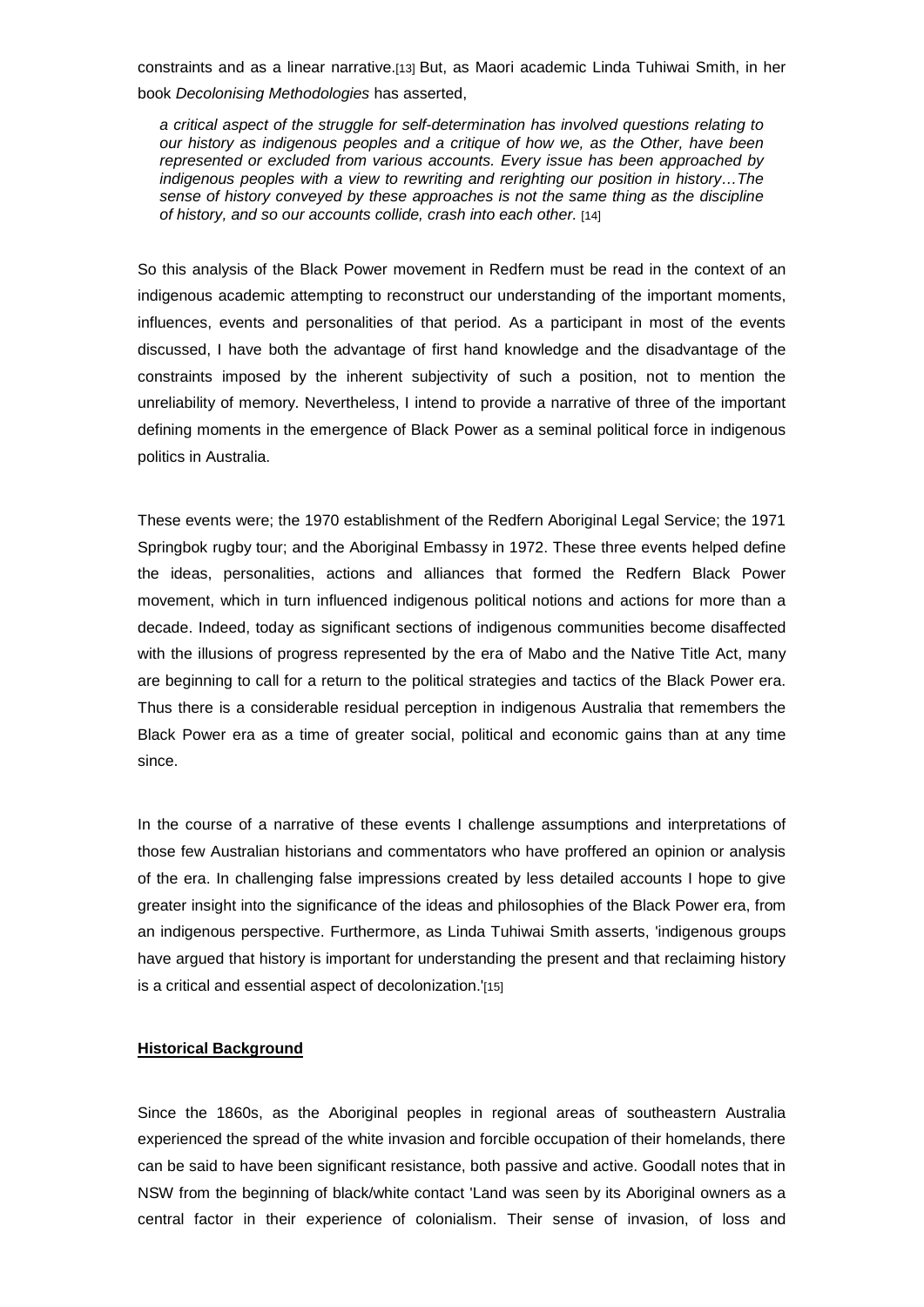deprivation of land was expressed clearly and unarguably'.[16] Land continued to be at the heart of Aboriginal concerns and protest over many decades, and many disputes were conducted at a very localised level. By the 1920s a self-educated former drover who had been active in the Waterside Worker's Federation during the first World War, Fred Maynard, had set up the Australian Aboriginal Progress Association (AAPA).[17] The AAPA, officially launched in February 1925, was the 'first Aboriginal political organisation to create formal links between communities over a wide area'.[18] Whilst it could be argued that a strong Christian influence moderated the actions of the AAPA, a more important aspect of its history is the role it played in planting political seeds that flowered in future generations of indigenous political leaders in southeastern Australia.[19]

One of the early all-Aboriginal political organisations was the Australian Aborigines League, established by William Cooper, Doug Nichols, Bill and Eric Onus and others in early 1936 in Melbourne.[20] Membership was open to all Aborigines and the aims of the group were 'to gain for Aboriginal people those civil and human rights denied since occupation'.[21] This was one of the first significant attempts by a group of Koori political activists to try and assert control over their own destinies, although other dedicated groups emerged around then including Bill Ferguson and Jack Patten's Aborigines Progressive Association (APA), founded in 1937.[22] The Australian Aborigines League never became more than a regional organisation, effectively functioning only in south-east Australia, although key members traveled far and wide throughout Australia in the 1930s to 1960s making contacts, compiling information and politically organising. However, Patten and Ferguson joined up with William Cooper, along with Marge Tucker, Doug Nichols and Pearl Gibbs to mount the famous 1938 'Day of Mourning'. This idea, inspired by Cooper, was described by Goodall as a 'brilliantly symbolic plan…recognised as a turning point in capturing white attention'.[23] These were difficult and tough times for Aboriginal political organisers because of the range of restrictive and discriminatory state laws that controlled the movement of indigenous people.

Just how tough it could be was demonstrated by the protracted dispute at Cummeragunja which began in 1937 and in part prompted William Cooper's disillusionment and idea for a protest at the sesqui-centenary celebrations the following year. Aboriginal residents had at first sought William Cooper's assistance over grievances with the Protection Board manager. When Cooper's moderate tactics of petitioning the NSW Protection Board failed, the community turned to former Cummeragunja resident Jack Patten who, on Friday 3rd February 1939, was arbitrarily arrested when he addressed the people on the reserve. Two thirds of the residents immediately packed up and crossed the Murray River into Victoria and thus withdrew their labour from the NSW Protection Board. This action has been described as, 'perhaps the first direct political action taken by Aboriginal people which lay outside the guideline offered by the established system'.[24] The same author points out the vital importance the Cummeragunja strike in terms of its,

*profound effect on the thinking of [the] Aboriginal people involved, despite its lack of short-term success. Former Cummeragunja residents who moved to Melbourne in the*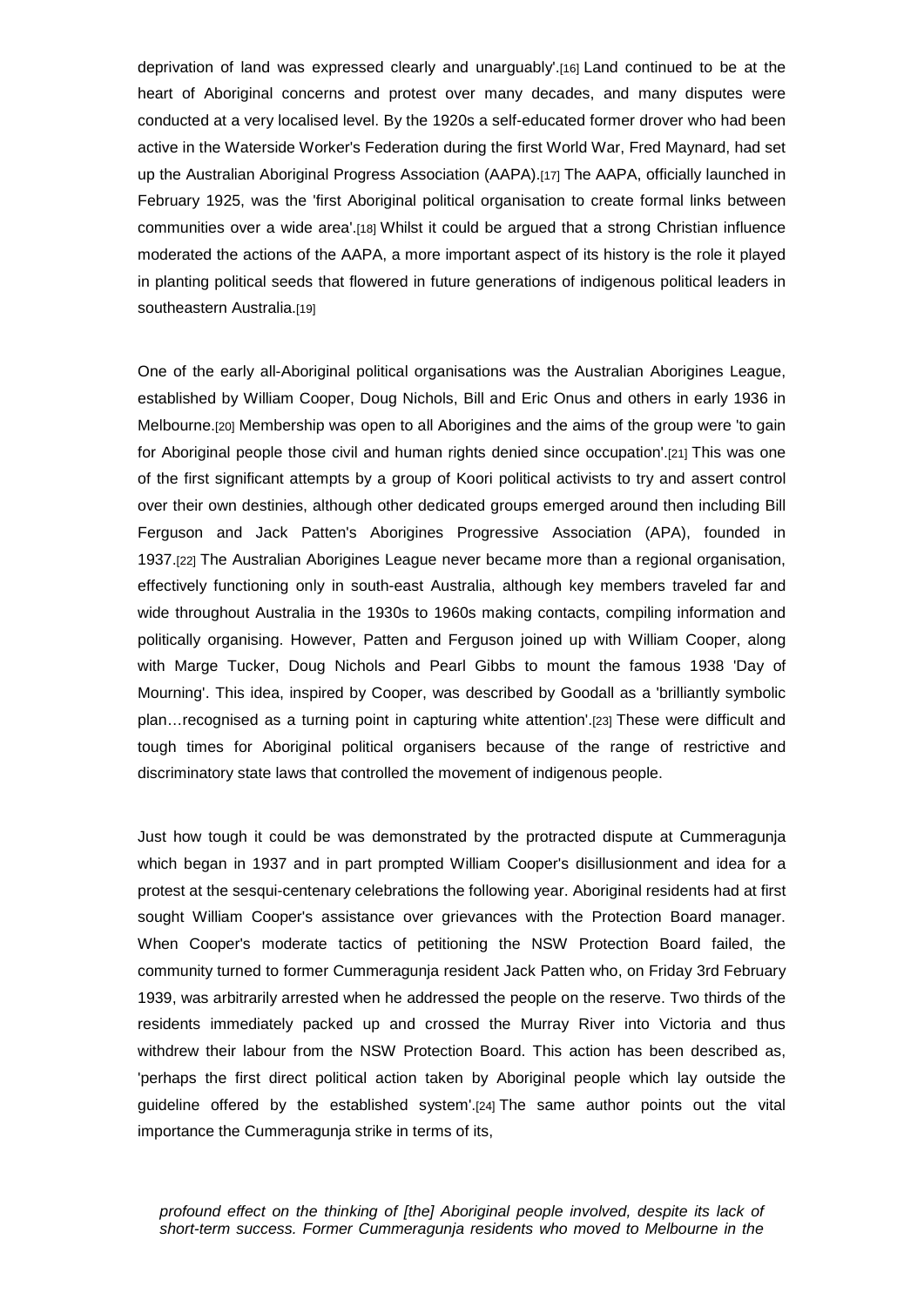*1940s and 50s had learned a valuable lesson on the intransigence of the white bureaucracy and the possibility of direct and united Aboriginal action. These people and their sons and daughters became part of the core of activists who were to take a much more radical line in the Aboriginal movement for self-determination in the late 1960s.* [25]

But in the short term, the Cummeragunja Strike had taken the wind out of the sails of most of the southeastern Aboriginal organisations which had failed, despite concerted campaigns, to win the battle of wills and despite the 'Day of Mourning', William Cooper's more conservative approach seemed discredited. It is significant that the children of the Cummeragunja exiles were among those most attracted to the more direct action tactics of the Black Power movement in the late 1960s.[26]

Goodall notes that 'political organization of all types was constrained in the conservative atmosphere of Menzies' post-war Australia.'[27] Nevertheless, in February 1958 twenty-five people representing eight organisations, met in Adelaide and formed the first national Aboriginal organsation, The Federal Council for Aboriginal Advancement (FCAA). Of the twenty-five people who were at the meeting, only three (Bert Groves, Doug Nicholls and Jeff Barnes) were Aboriginal. As the organisation grew the dominance of non-indigenous people on its governing committee became entrenched, and even as it changed its name at its Easter conference in 1964, there were rumblings of Aboriginal discontent at lack of indigenous control.[28] But in NSW the focus remained on local struggles usually over issues of land, segregation and discrimination until 1965. Then, former soccer-player and student at University of Sydney, Charles Perkins, decided to emulate similar action by the American civil rights movement as he sought to expose the level of segregation and racism rampant in NSW at the time.[29]

In February 1965 Perkins and Reverend Ted Noffs of the Wayside Chapel organised a "Freedom Ride" with 30 white Sydney University students from the group Student Action for Aborigines (SAFA).[30] He took SAFA on a bus ride into some of NSW's most notoriously racist country towns. They were pelted with eggs and rotten fruit when they tried to desegregate the Moree swimming pool and such was the level of violent response they encountered that the hired bus driver left the tour halfway through out of fear.[31] But the resultant publicity resounded around the world and exposed the vicious nature of Australian racism in an unprecedented way. As Adam Shoemaker described it,

*Internationally inspired, a product of cooperation between whites and blacks committed to the same ideals, confrontationist but non-violent, the Freedom Ride was a consciousness-raising exercise that was very effective. Awakening media interest in Aboriginal affairs was, for the first time, marshalled in favour of the Black Australian cause, to the severe embarrassment of many white townspeople in rural New South Wales. All of these elements foreshadowed a pattern of protest that was to continue and expand in the 1970s and 1980s.* [32]

# **Sydney Black Power and the Redfern Aboriginal Legal Service**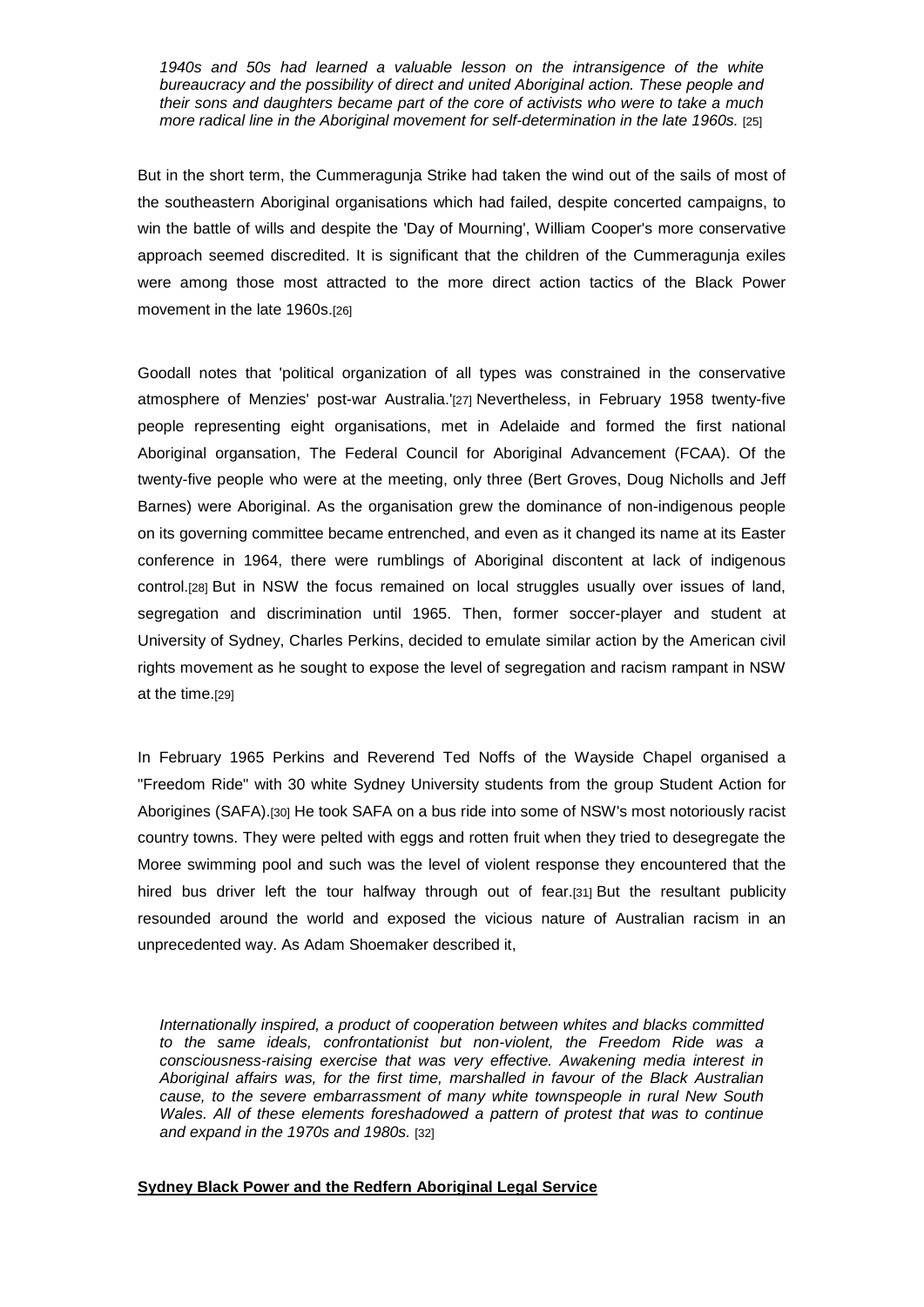The Freedom Ride had the effect of inspiring a young generation of Koori political activists in southeast Australia to stand up for their rights. Paul Coe and his sister Isobel had grown up on Erambie Mission in Cowra, Gary Williams and Gary Foley at Nambucca Heads, Billy and Lyn Craigie at Moree, Keith Smith at Nowra, Bob and Sol Bellear at Tweed Heads and Michael Anderson in Walgett. Lyall Munro had been inspired by the Freedom Ride when it passed through his home town, and he later said the experience enabled him to see 'the power of direct action that day in Moree.'[33] All of these young people had then been part of the significant Aboriginal migration to the city that had occurred during the 60s. As Gale wrote in 1975,

*…Aborigines continue to move out of their isolation into the mainstream of Australian city life…[they] are no longer willing to accept the lowest position in the socio-economic scale…This resurgence of Aboriginal identity has led to a change in the patterns of race relations in this country…*[34]

Whilst a few like Coe and Williams had matriculated, the majority having had a better education than their parents, had nevertheless dropped out of school very early. More often than not this was because the education system itself was perceived by Aboriginal youth as a part of the system that oppressed them. Paul Coe spoke of the 'isolation of the black kid going through the present education system' in which they were 'forced to aspire towards lower middle class values' and 'conditioned to uphold and try to keep white material values.'[35] Furthermore, at that time school 'histories, encyclopedias and other popular works, informed by social evolutionary ideas, represented Aborigines as primitive and passive people.'[36] Thus, these young Aboriginal immigrants from the rural areas of NSW and beyond, in part saw themselves as people who rejected the racist tenets of the 'Assimilation Policy' in the education system as it existed at that time.

Coe himself had come from Erambie mission in Cowra and a long tradition of family and tribal resistance, and as Peter Read pointed out in his book on the Wiradjuri people, A Hundred Years War,

*Paul's father Les had been one of the fiercest opponents of managerial rule and his mother Agnes is the chairperson of the Wiradjuri Cultural Committee. Paul's grandfather was the third of the trio who had refused to sign its agreement to the Manager's entry regulations on Erambie Station in 1955.* [37]

In time, like most Koori arrivals from the bush at that time, they began to congregate around the Foundation for Aboriginal Affairs(FAA), a social/welfare centre established by community leaders like Charles Perkins, Ken Brindle, wharfies Chicka Dixon and Jack Hassan and boxers Roy Carrol and Teddy Rainbow. The FAA had set up premises in an old funeral parlour at 810 George Street, near Central Railway Station,[38] and by 1968 had become the major social congregation point for the increasing number of young arrivals from the bush and more established Koori city-dwellers. It was at the social functions held by the FAA that most of the later Black Power movement met each other and began to discuss the events of the day.[39] Many had participated in the campaign for the 1967 referendum and had respected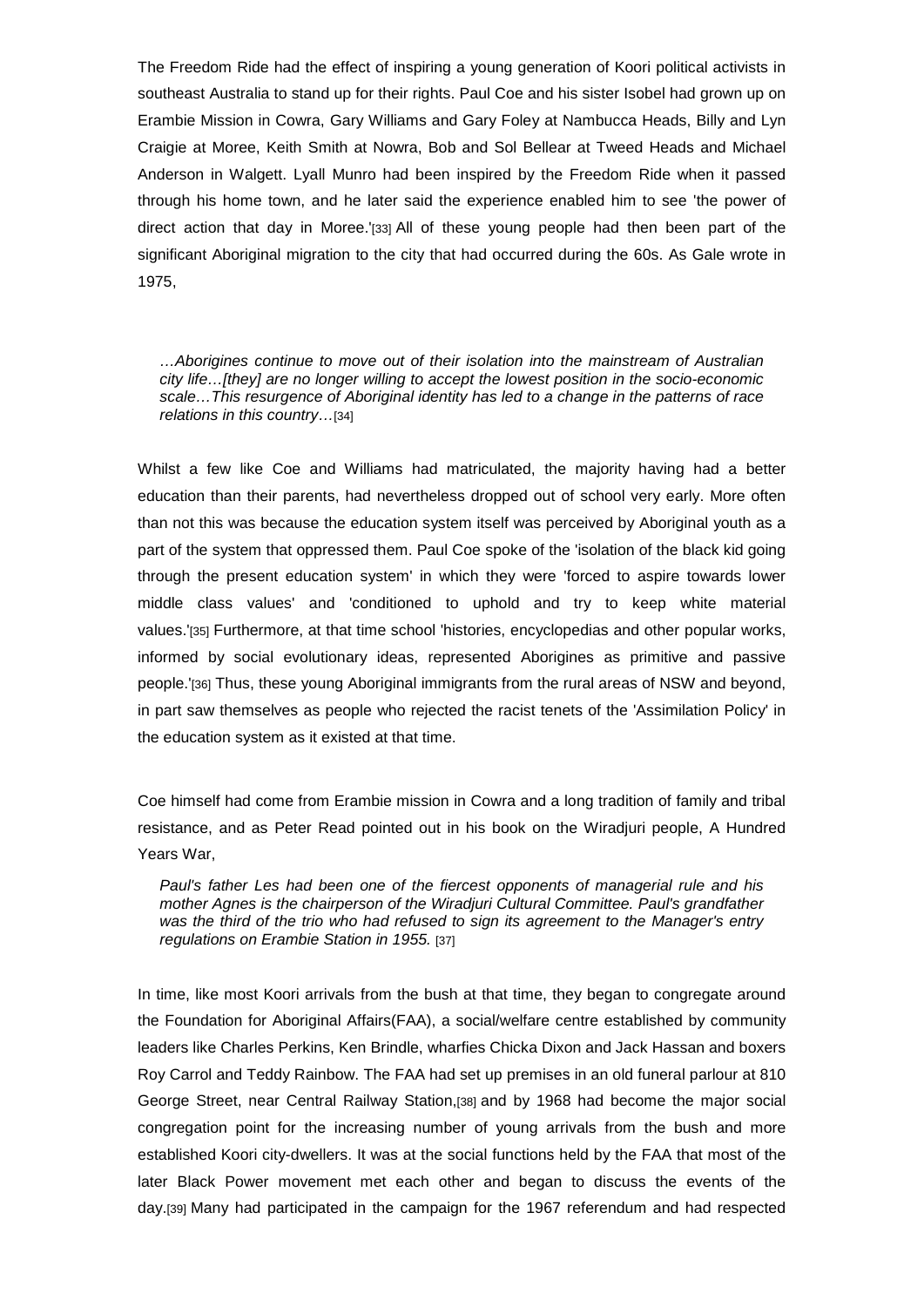and supported and Charlie Perkins and Ken Brindle in the Gurindji campaign and various actions through 1967 - 69. As a result by their late teens they had developed a relatively sophisticated knowledge and understanding of politics and political methodology from old hands like Brindle, Perkins, Shirley "Mum Shirl" Smith, Faith Bandler, Bert Groves, Chicka Dixon, Dulcie Flowers and others.

Further, they came to sense themselves as the inheritors of a long tradition of political struggle as they met and conversed with aging legends of the indigenous struggle such as Bill Onus, Jack Patton, Bert Groves and Frank Roberts. By 1968 a small discussion group emerged that at times comprised of Paul Coe, Billy Craigie, Tony Coorie, John Newfong, Alana and Samantha Doolan, Lyn Craigie and husband Peter Thompson, Bob and Kaye Bellear, Naomi Mayers, Gary Williams, Norma Williams, Pam Hunter, Isobel Coe and others.[40] This group, at the behest of Coe and Williams, began consuming all they could of the political literature of the day. Paul Coe was a strong critic of what he perceived as, '…too many white liberals running black affairs. Nothing will get done until young blacks take the initiative.'[41] To a man and woman these young Kooris had come to the city in the previous five years, and all agreed with Coe when he observed, 'In the country racism is blatant, In the city it is more subtle. But the result is the same'.[42] These sentiments and the way they were vehemently expressed by Coe resonated deeply with the other young blacks. They may not have been as articulate as Coe, but they strongly related to what he was talking about. At that time, as Roberta Sykes noted, the streets were regarded as 'our only true meeting place'.[43]

It should be remembered that this was a time of exciting social and political upheaval in Australia and the rest of the world. The late 1960s saw student rebellion in Paris, riots at the Democratic Convention in Chicago and the emergence of the American Black Power movement. In both America and Australia demonstrations against the War in Vietnam bought together elements of black and white political activists. In Sydney people like Paul Coe, Gary Williams and Gary Foley were starting to encounter new people and new ideas. Goodall describes these as 'diverse groupings of young people who sometimes called themselves "New Left", but who might just as well associate themselves in Australia with the anarchist, libertarian traditions'. They were 'influenced by the anti-colonial movements in India and Africa' and writers like Franz Fanon, Jean Paul Satre and Camus.[44]

Within that context, the young disaffected Aborigines of inner city Sydney set about to raise their level of political awareness. One thing that accelerated their international awareness had been the sudden influx in the late 60s of American servicemen on R&R (Rest and Recuperation) leave in Sydney. A significant number of these were the African-American troops who some said were America's cannon fodder in Vietnam. These troops often gravitated toward the Sydney Black community in Redfern seeking solace from the prevalent white racism of Sydney. Consequently, the young indigenous activists became exposed to the latest developments in racial politics in America, and were provided by Black GI's with some of the latest in African-American political literature and music.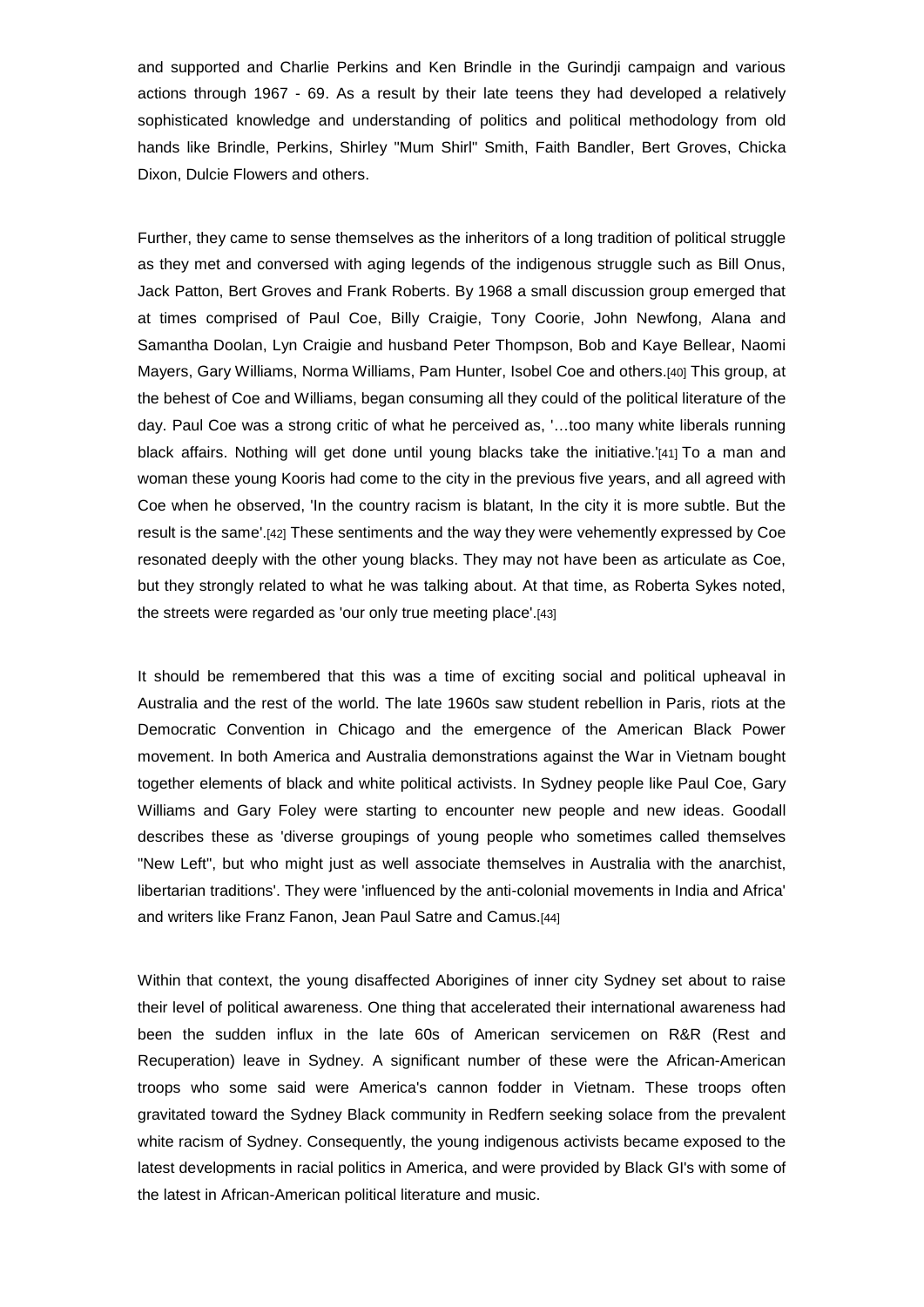The young Kooris were acutely conscious of the strong sense of alienation and injustice, and the hostility toward white authority that they had in common with many of these African-American servicemen.[45] Another reason why the young Redfern activists came to focus on the USA was because at that time there was very little available in the form of good political literature for them to study. Very little being written at that time about the historical situation of Australia was of use to them because of the 'British' nature of that material.

Furthermore, only one bookshop in Sydney sold the type of material they were after. This was the Third World Bookshop, run by Bob Gould, an anarchic Sydney left wing identity. It was from Gould's bookshop that the Redfern activists began acquiring their reading matter, at first by the simple and expedient way of theft, and later when Gould agreed to provide the group with whatever books they wanted, gratis. The bulk of the relevant literature that Gould had related to the African-American political struggle, and so the Redfern activists began consuming the works of Malcolm X, Huey P. Newton, Bobby Searle, George Jackson, Eldridge Cleaver and Angela Davis. But, as Goodall reminds us, it is also important to remember that in 1969 these Redfern activists 'were just as aware of the seizure of Alcatraz by Vine Deloria Jnr as they were of the Panthers'…and Bury My Heart at Wounded Knee was as widely read as Soul on Ice.'[46]

But, as Tatz said, 'the ambiguities in Aboriginal life would fill volumes',[47] and when the high expectations created by the 1967 referendum were dashed by government inaction, the younger activists felt a strong sense of betrayal and cynicism at the more non-confrontationist methods and tactics of the older generation. All the effort that respected political leaders like Faith Bandler, Ken Brindle, Perkins and others seemed to amount to nothing. To the impatient young firebrands who were contending on a nightly basis with confrontations with NSW police, including the notorious and brutal 21 Division, the apparent lack of progress meant more effective methods had to be considered. As Kath Walker put it at the time,

*Looking back, the only major improvement has been the 93% 'Yes' vote of the referendum of May 1967; but this improvement did not benefit the black Australians though it eased the guilty conscience of white Australians in this country and overseas. It can be regarded therefore as a victory for white Australians who formed a coalition with black Australians. Black Australians must be seen as stooges for white Australians working in the interest of white Australians.* [48]

Thus it seemed to the young radicals that the old style organisations that had fought the referendum campaign were ineffective, especially after the referendum had delivered so little in terms of real reforms on the ground. On the streets of Redfern young Kooris were confronted on a daily basis with the brutal reality of dealing with a racist and corrupt NSW police force. Paul Coe was motivated in his early activism by outrage at the police murder of his cousin Pat Wedge.[49] The same police killing had triggered a major controversy about the gaoling of Ken Brindle when he demanded details of the death from police, thus the young blacks from Redfern had much about which to be aggrieved, and good reason to feel that no progress was being made. As Peter Read observed,

*Here was the shared experience of Aboriginality. Here was the point of intersection.*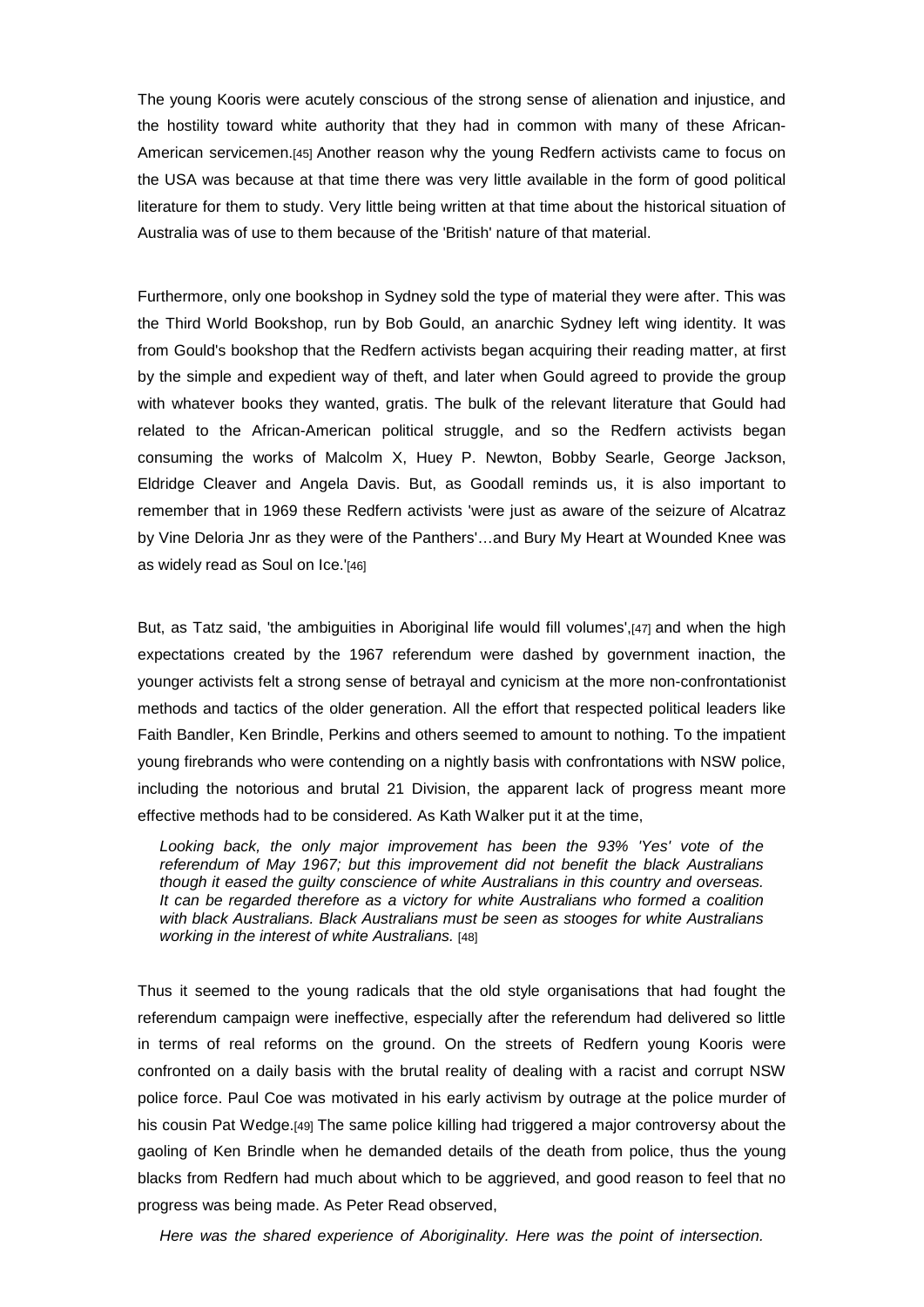*Foley was arrested at Central station about this time on a trumped up charge. Brindle was beaten up by Redfern police. Perkins was arrested in Alice Springs after he had rung up police to complain about a publican. What the Sydney Aborigines…understood intuitively…was the brutal reality of Aboriginal daily life.* [50]

Furthermore, Chicka Dixon had said that he spent most of his teens in gaols but that he was 'lucky enough' to get an education in them. He said, 'It says something about Australian society when a black man has to go to gaol to get an education'.<sup>[51]</sup> Because of the degree of daily confrontation with police in Redfern, it should be of no surprise that the young radicals came to decide that the issue of Police harassment and intimidation should be tackled.

Parallel developments in the relatively politically sophisticated Koori community in Fitzroy, Melbourne, had seen the emergence of the term "Black Power". It began when the Aborigines Advancement League's Chairman, Bob Maza, and the organisation's first Koori Director, Bruce McGuinness, invited Caribbean political activist, Dr Roosevelt Brown to a conference at the League in March 1969.[52] Brown clashed verbally with Pastor Doug Nichols and the Melbourne media had a field day, as the official AAL history states, the clash was to 'provide the Press with the fuel for an hysterical outburst on the dangers of Black Power…(which) was interpreted by the Press to be the equivalent to violent revolution and the establishment of black dictatorships.'[53] These ructions led to Pastor Doug Nichols resigning from the League in October 1969 and a subsequent push by the new leadership under McGuinness and Maza to remove all non-Koori members of the organisation from positions of power. This was resisted by the white supporters within the AAL, as the official AAL history records,

*After fifteen years of operation, seven of them with an autonomous Aboriginal branch, one could be forgiven for wondering why the Aborigines Advancement League was not ready for black direction. It would be easy to criticise those white League members who controlled the day-today running of the organisation for not ensuring that Aborigines were able to take over the operation of the AAL, and no doubt there was at least a hint of paternalism in their unwillingness to concede that Aborigines were ready and able to take over from them.* [54]

Opposition to the new notions of black assertiveness being developed came from some of the older, more conservative sections of the indigenous movement, predictably including QLD President of the assimilationist One People of Australia League (OPAL), Neville Bonner, who wrote to the Brisbane Courier Mail, 'OPAL disassociates itself from Mrs. Kath Walker's disruptive brand of Black Power, that which used solely as a disruptive tactic.'[55] But the Redfern/Fitzroy "Black Power" groups were conscious of the "winds of change" sweeping through Africa and other parts of the colonised world and saw themselves and the Koori situation in the context of de-colonization.[56] Consequently one of their major slogans was 'self-reliance' which meant they were dedicated to creating a new form of Koori community organisation; one which was first and foremost Aboriginal-controlled.[57]

It was only natural that the young Koori activists would look more closely at recent events in the United States where the civil rights movement was caught up in the same cathartic process. As Max Griffiths said, 'the success of Black political activism in the USA provided a stimulus and a model for the more militant urban Aborigines'[58] and Scott Robinson observed,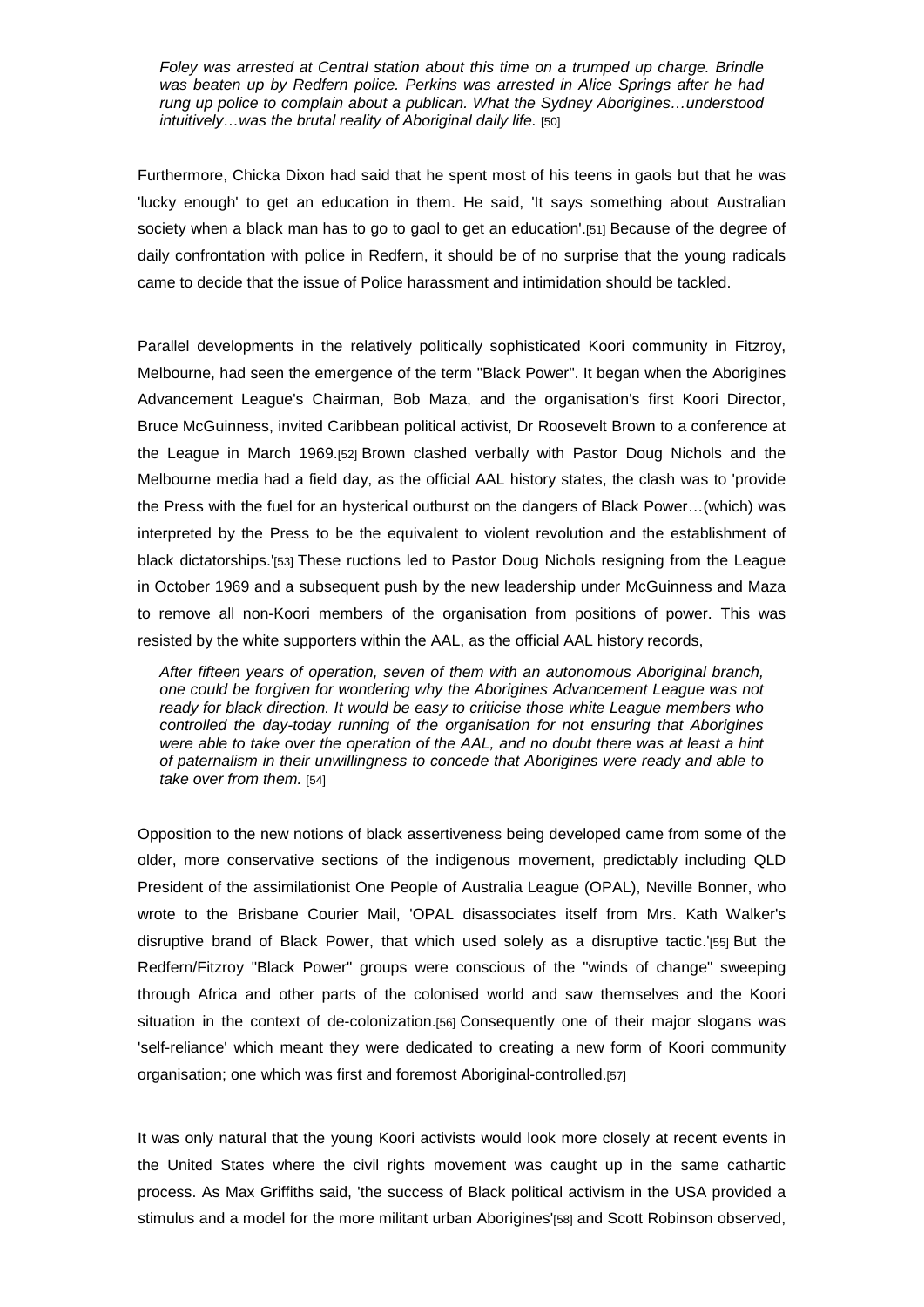'The Black American experience was the most profound exogenous influence on Aboriginal political activism in the 1960s.'[59] In America, black communities had become disillusioned at the pace of change under the old conservative, passive, Christian leadership of Martin Luther King and a younger generation of activists sought direct confrontation. Many historians and commentators dismiss or denigrate the effect Black Power had on Aboriginal Australia. Scott Bennett in one breath disparages Black Power for its 'stridency' and connotations of violence (connoted by whom). He then states that the Aboriginal Embassy 'seems to have been a far more effective medium for presenting the Aboriginal case than merely calling for the whitethreatening Black Power.'[60] Bennett seems oblivious to the fact that it was the Black Power movement that created and controlled the Aboriginal Embassy!

The young Kooris of Redfern saw striking similarities in the American experience and their own communities. They began to adopt and adapt the strategies and tactics they were reading and hearing about in America. Thus when Redfern activists pondered the problem of police harassment in their own community, they were drawn to consider methods adopted by a group called the Black Panther Party of America, operating in the San Francisco suburb of Oakland, California. This was a scenario that had been predicted older activist Chicka Dixon. In 1967 he had argued for 'hostels for Aborigines because of this mass migration of teenagers from the river banks to Sydney' and pointed out that an 'explosion point was coming'. He said that, 'it's quite certain that there are going to be race riots. There is no doubt in my mind that something has got to give.' [61]

The American Black Panther Party for Self-Defense's early program called the 'Pig Patrol' attracted the interest of the Redfern group. In the Oakland ghetto a situation existed regarding police harassment and intimidation that seemed to the Australian young radicals to be very similar to their experience in Redfern. Panther leader Huey P. Newton's response to the Oakland situation had been to research California law and ascertain that it was legal for citizens to carry firearms as long as the weapons were not concealed. Armed with this legal loophole, Newton them armed the Panther's with guns and set out to 'defend the black community'.[62] In the US experience, this tactic of direct, armed confrontation with police resulted ultimately in the leadership of the Panthers being decimated, but this did not deter the Redfern group.

The basic Panther idea of a patrol to monitor police activity seemed to the group to be a good one. It was felt that by monitoring and keeping a record of police harassment of the community they might be able to build a solid database of information that they might then use politically to alleviate the situation. Thus the information gathering began one Saturday night in 1969 when young activists including Coe, Williams, Billy & Lyn Craigie, Foley and others began observing and collecting information on the regular police raids against the Koori pub the Empress Hotel in Redfern.[63] About the same time the Redfern activists were developing and extending contacts with similar young indigenous groups in Melbourne and Brisbane.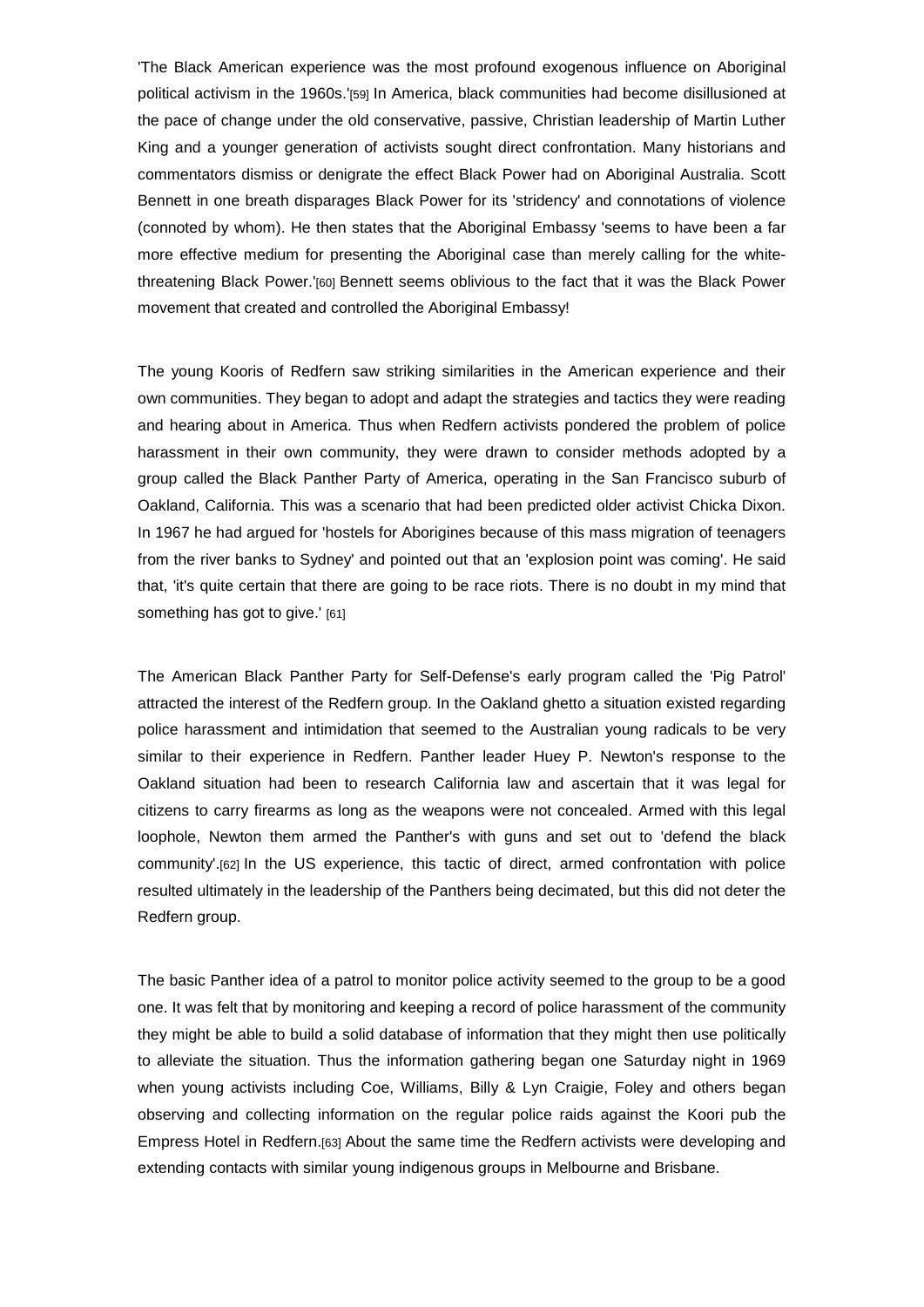At the 1968 FCAATSI Conference in Canberra, members of the Redfern group had encountered Kath and Denis Walker and Don Brady from Brisbane and Bruce McGuinness and Bob Maza for the Aborigines Advancement League in Melbourne. Both the Victorian and QLD groups had since visited Sydney and strong friendships developed between the three groups, largely based on an almost identical political philosophy centred on indigenous Self-Determination and economic independence. The means by which this was to be achieved was through Land Rights and the method was direct confrontation. These were the ideas that bonded the different groups from a diverse range of historical circumstances together. Additionally, numerous other individuals from all parts of Australia drifted to Redfern to see what was happening. Some, like Roberta Sykes and Naomi Mayers stayed and became involved, whilst others, like Colin (Black Mac) MacDonald of South Australia and Black Allen Murawulla from Western Australia, came and absorbed and travelled on to pass the word.

Roberta Sykes remembered that she first met Denis Walker on Evelyn Scott's verandah in Townsville where he told her, 'Sydney's where the action will happen. There are many young Blacks working there…It's lots closer to Canberra, we have to put pressure on federal politicians to honour the referendum.'[64] In Redfern, the activists monitoring of the police had resulted in increased attention from the police toward the activists. The notorious NSW Police squad, the 21 Division, originally created in the 1930s as an early form of paramilitary unit to deal with the Darlinghust "Razor Gangs" of that era, suddenly began a presence in Redfern and the level of police harassment of the community increased. The police Crime Surveillance Unit secretly compiled a dossier on the "Black Power Group" in which detailed information on key activists was combined with the records of Aboriginal bank robbers to accentuate the implied criminality of the group. The document, which was distributed to all police stations in NSW, called on all districts to be alert for any of the people named in the dossier and that their presence and activities should be immediately reported to the central office of the Crime Surveillance Unit in Sydney.[65] Sykes says of this period, 'the group of community activists who were in the process of setting up a range of services to the Black community had, of course, attracted the attention of ASIO and the police.'[66]

At this time activists in Melbourne, Adelaide and Brisbane also reported increased police surveillance and harassment, and individual responses to this more intense attention varied. In the case of Black Power leaders Bruce McGuinness and Denis Walker, the reaction was defiance, but in the case of some, like a young Marcia Langton, the early 'heat' was too much. In Langton's own words she states,

*…on learning from a newspaper article entitled 'Black Power in Brisbane' that the police Criminal Investigations Branch were searching for 'a group of radicals', I took my young son, Benjamin, and left town.'* [67]

Langton fled overseas for five years and her dramatic and abrupt departure meant that she was to miss the most exciting and dynamic era in modern indigenous history. The irony was that the Brisbane police were in fact much more interested in the Black Panther Party being formulated by Denis Walker, and which Langton had no real association with. Nevertheless, back in Redfern, within a matter of months Koori activists collected extensive evidence of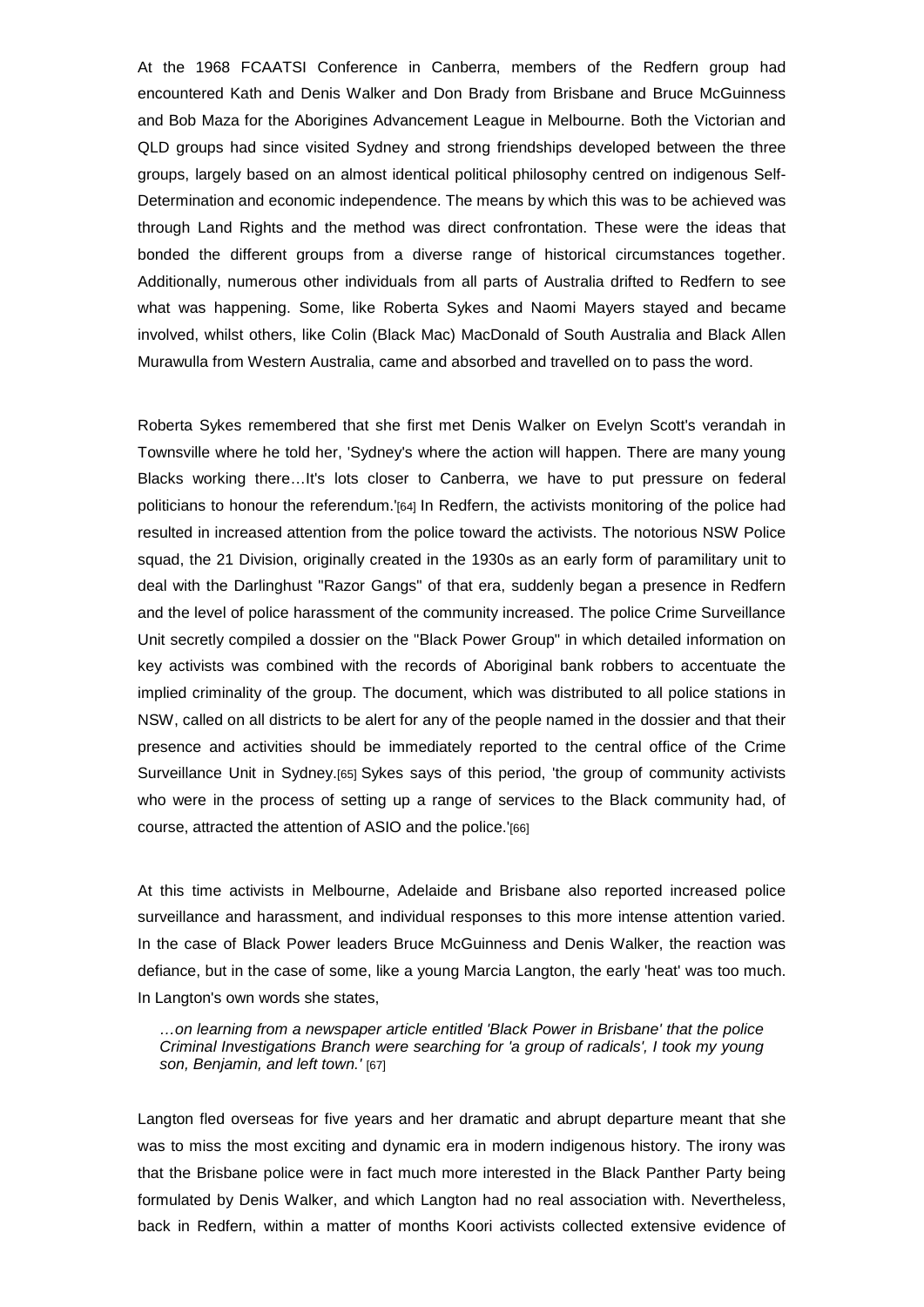arbitrary arrests, beatings, wrongful imprisonment and other serious allegations. As Paul Coe had in the interim began his studies in Law at University of NSW; the activists enlisted the support of Professor J. H. Wootten, the conservative Dean of the Law Faculty to their cause.[68]

With the support and assistance of Professor Wooten the Redfern group set about to try and replicate the idea of shop front legal aid in Redfern. Early white lawyer recruits Eddie Newman and Peter Tobin assisted in the recruitment of solicitors and barristers willing to do volunteer work once a month or fortnight. John Russell and people from South Sydney Community Aid helped to locate and secure a vacant shop in Regent Street in the heart of the Black community. A community working bee transformed the shop into a law office and early in 1970 Australia's first free, shop-front, legal aid centre opened its doors for business.[69]

On 29 December 1970 the Minister for Aboriginal Affairs, Mr. William Wentworth, announced a \$20,000 grant (and thereby formal Commonwealth recognition) for the Redfern Aboriginal Legal Service, which he described as the 'first of its kind in Australia'.[70] The establishment of the Redfern ALS was to create a resurgence of pan-Aboriginal nationalism as a surge of confidence swept through the Aboriginal community in Sydney. For the first time Aboriginal people were being represented in Sydney courts and were defending charges bought against them by Police.

# **The Springbok Tour 1971**

On 26 June 1971 the South African Springbok rugby union team arrived in Perth for the beginning of a tumultuous six week tour of Australia which would not only divide the nation on the issue of race, but would also have a profound effect on the indigenous political movement. As the South African footballers stepped off their plane in Perth, on the other side of the country the Redfern Aboriginal activists had already developed strong connections with the leaders of the Anti-Apartheid Movement(AAM). The convenors of AAM were Meredith Burgmann, Peter McGregor and Denis Freney, and all three had become friends of various members of the Redfern Black Power group.

Burgmann was to later spend time at Wattie Creek with the Gurindji's at the behest of Frank Hardy,[71] and Freney had already written many articles for the Communist Party (CPA) newspaper Tribune about the situation in Redfern and indigenous issues in general. Furthermore, as Freney points out, 'much of the planning for our activities took place at Meredith's house in Glebe'[72] which was a house also frequented by Willliams, Coe and Foley, and also where the Redfern group met people such as Heather Goodall and Sekai Holland. Sekai is a Zimbabwean woman who had a profound impact on the AAM in Australia and who had been instrumental in AAM members being encouraged to take more notice of the indigenous Australian struggle. Sekai is today very prominent in Zimbabwe as an opposition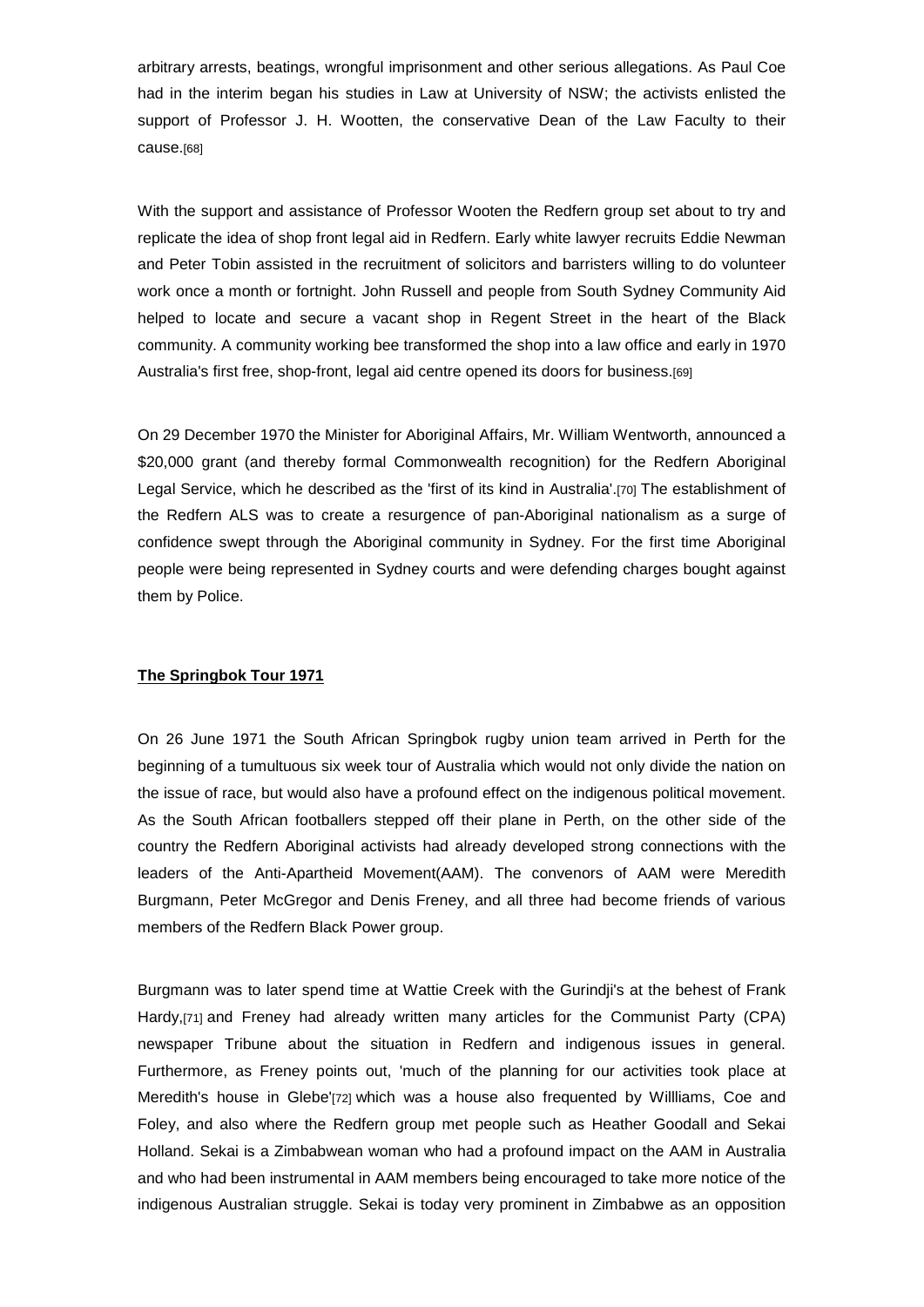leader against Robert Mugabe. Aboriginal and Islander people in Brisbane provided protection for Sekai when Nazi activists had threatened her.[73] Freney and other members of the CPA also had close connections with some of the Redfern activists through Tribune photographer Noel Hazard teaching Foley photographic processing[74] and Builder's Labourers Federation (BLF) leaders Jack Mundey, Bob Pringle and Joe Owens strong political support for the indigenous cause. Thus there were already strong links developing between the Redfern radicals and the Sydney Left.

The twelve months of 1971 were to be the most dramatic in recent indigenous history as a series of events and actions rocked the Australian government and significantly strengthened the emerging Black Power movement in Redfern. The tour of the South African Springboks was but one of the events of that year that impacted on the Redfern group, others included the release from gaol of Aboriginal poet, playwright and political activist Kevin Gilbert. In July 1971 the Aboriginal Medical Service of Redfern opened its doors and gave life to the political philosophies of the Black Power movement. As a self-help project, conceived, created and controlled by indigenous people, it personified the ideals of the young Redfern radicals who had created it. The Gove land rights case was handed down in the NT High Court effectively denying Aboriginal rights to land.[75] So 1971 was to be an exciting and intense year for the young radicals of Redfern.

But the greatest single event that enamoured the Sydney Left to the Redfern activists was the day Paul Coe gave a speech at the biggest of the Anti-Vietnam Moratorium rallies at the Sydney Stadium. Denis Freney described it as 'a brilliant speech, perhaps the best I've ever heard',[76] whilst Meredith Burgmann described it as the 'mother-fuckers speech'.[77] Coe criticized the protestors for being prepared to turn out en masse in support the oppressed people of all other countries but Australia. Coe said, 'You raped our women, you stole our land, you massacred our ancestors, you destroyed our culture, and now - when we refused to die out as you expected - you want to kill us with your hypocrisy…'.[78] This speech made many of the leading lights of the Sydney Left sit up and take notice of what was happening in their own backyard of Redfern and Black Australia. Freney said that Coe's speech that night represented 'the birth of black militancy', which in some ways for the white Left in Australia, it was.

On the eve of the arrival of the South African's in Australia, two events that would be of significance to indigenous Australia occurred, one of a positive nature the other negative. On 10 June one of Australia's most famous Aboriginal prisoners, Kevin Gilbert, was released after fourteen years in gaol. His art, poetry and plays had rehabilitated him in the eyes of white society, but he was to remain on license until 1976 and thus whilst becoming an important background political player was inhibited from participating in actions beyond the limits of his parole conditions.[79] In an ironic and stark contrast, in Europe at the same time in June 1971, an eminent Aboriginal tennis player, Evonne Goolagong, was asked by a SMH reporter whether she would play tennis in South Africa again since anti-apartheid demonstrators were threatening to target her. She replied, "Oh yes, if they invite me. They treat you so well over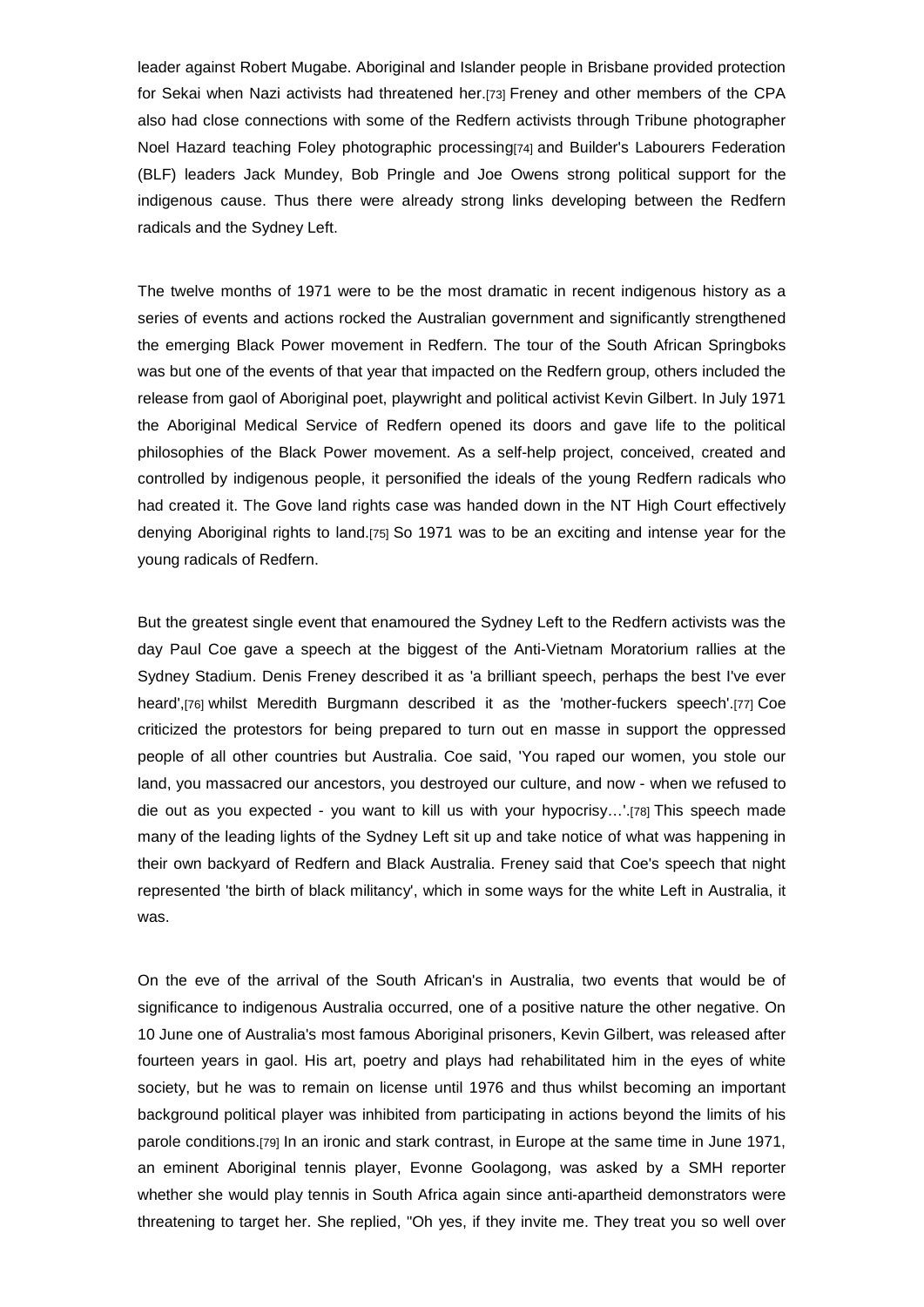there. They really look after you." Did she see no oppression of black people? "No, I saw no misery. I didn't really think about that. I was just playing tennis."[80]

When the South African Springbok rugby team arrived in Sydney on 4 July 1971, the local Redfern activists were already intensively involved in the planning of actions against them. The location of Sydney motel where the Springboks were to stay had been kept secret by the authorities. But by a remarkable stroke of luck it turned out to be the Squire Inn, which was virtually next door to the communal 'Black Power' house that the Redfern activists had established in Bondi Junction to escape intense police attention in Redfern. Meredith Burgmann remembered, 'We used the place in Everleigh Street as a sort of springboard for so much of the activity for the month or so that the Springboks were in the Squire Inn'.[81]So the Bondi Junction commune was thrown open to become a virtual headquarters of the protest vigils being maintained at the Squire Inn.

Also, a former Australian rugby player, Jim Boyce, who had played in South Africa in 1963 and had been horrified by what he had seen of the apartheid system and by 1971 was a committed anti-apartheid activist, approached the Redfern activists through Sekai Holland. Boyce had some genuine Springbok football jerseys that he provided to Paul Coe, Billy Craigie, Gary Foley, Tony Coorey and Gary Williams. He later said, 'in wearing the jerseys, I believe they made a valid point - in South Africa you would never see a black man wearing a Springbok jersey.'[82] Indeed, on the first occasion the Kooris wore the jerseys outside the Springboks motel two of them were immediately apprehended by NSW Special Branch officers who had thought the activists had somehow stolen them from the visiting South African team. Craigie and Foley were hustled into the Squire Inn where the NSW police paraded them before a distinctly uncomfortable group of Springboks and asked from whom had the jerseys been stolen. It rapidly became apparent that the jerseys were genuine but weren't stolen, and the red-faced Special Branch officers were forced to eject Foley and Craigie from the Squire Inn. Paul Coe later told London Times correspondent Stewart Harris that,

*..we were told by a plain clothes detective that the jersey we were wearing was a national symbol and that people in the hotel found it offensive that we should be dressed this way. The detective warned us to take off our jerseys or we would be charged under the NSW Summary Offences Act.* [83]

This was one of the few occasions when security was breached during the tour and protestors were able to confront the Springboks face to face, and it was all courtesy of a mistake by NSW Special Branch. Furthermore the Australian reported that up until that point of the tour the South African rugby players had displayed indifference toward the anti-apartheid protestors, but had "showed the most obvious agitation" when "Gary Foley turned up at their Sydney motel in a South African football jersey". The newspaper went on to say that South African rugby supporters, "…revere their jersey as Australians do the Digger's slouch hat. No coloured man is permitted to wear the green and gold on a football field."[84]

Soon after, in other moves to embarrass the South Africans, Ken Brindle, in his capacity as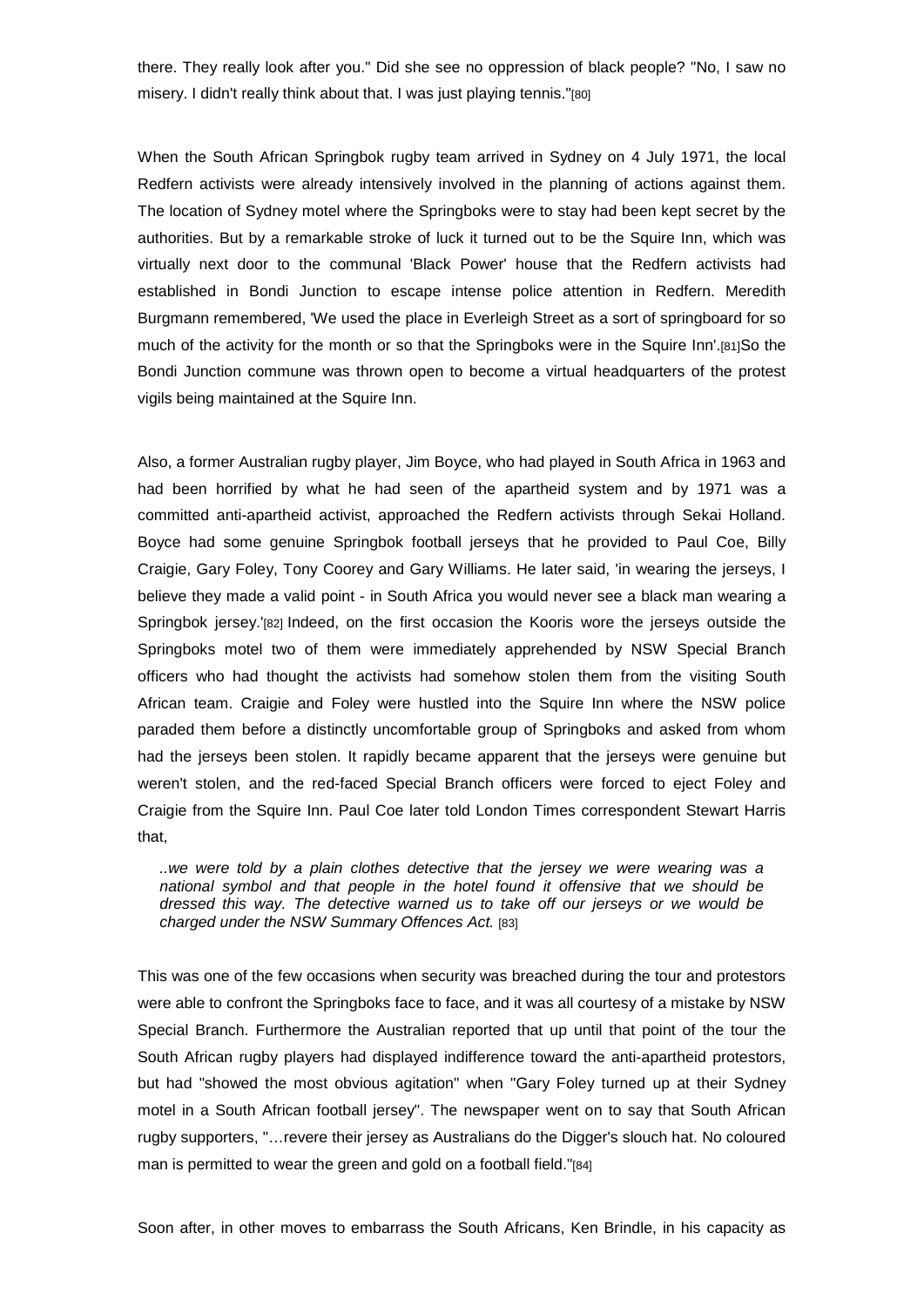secretary of the all-Aboriginal Redfern All-Blacks rugby league team, demanded that the South African Rugby Union invite his team to South Africa.[85] Gary Williams visited the South African Airways office in Sydney and attempted to buy a ticket to Johannesburg and Gary Foley was photographed outside the Springboks hotel with a placard that read, "Pardon me for being born into a nation of racists". In Brisbane during the Springbok visit, Denis Walker's mentor Pastor Don Brady ("the Punching Pastor") held a service outside the South African's hotel, only to be subjected to a tirade of abuse in Afrikaans from the balcony.[86]Aboriginal political activists were making great political capital out of the tour. Paul Coe said that the tour was 'the best thing that's happened for a long time because it's made Australians realise just how racist their country is.' [87]

One of those who was reminded was Charles Perkins who attended the Canberra game and was pelted with rubbish, called a 'Dirty nigger' , 'Black bastard' and told, 'Go back to Africa where you belong'. In a letter to the Australian Perkins bemoaned, 'I really thought that white people in this country had come closer together in the past ten years.'[88] For another eminent indigenous Australian the Springbok tour and attention on South African race policies bought a different sort of problem. Tennis player Evonne Goolagong, who had earlier accepted 'honorary white' status to play tennis on the all-white tennis circuit in South Africa, now found herself the target of anti-Apartheid demonstrators in London as she was on the verge of her first Wimbledon win in July 1971.[89]

Indigenous activists Kath Walker, Denis Walker, Liela Watson, Don Brady and others took a high profile role in anti-Springbok tour activities in Brisbane where eccentric, right wing Premier Jo Bjelke-Peterson had imposed a State of Emergency to protect the South African rugby visitors.[90] Kath, Denis and Pastor Don Brady provocatively dined with poet Judith Wright at the Springbok's Brisbane hotel, whilst Leila Watson and other Brisbane activists took a leading role in Brisbane demonstrations. In Melbourne more than 200 people were arrested in what the Australian newspaper described as a 'riot' and race issues were suddenly at the forefront of political debate.[91] In all centres the Springbok fooballers played there would be a small group of indigenous people among the anti-apartheid protesters, thus attention was being drawn to the parallels between South African and Australian racial policies. At the same time bonds began to develop between black and white activists and a greater mutual understanding blossomed.

By the time the South African rugby team left Australia, the product of the Redfern group's high profile involvement in the anti-apartheid demonstrations was a desire to keep up the momentum and now confront issues of race in Australia's back yard. On 22nd July 1971 the Sydney Morning Herald reported that British anti-apartheid activist Peter Hain (today a Minister in the British Government) had called for 'immediate international action' to 'put pressure on the Australian government to improve the Aborigines status in society'.[92]Ironically, one month later Yvonne Goolagong arrived back home after winning Wimbledon and was given a motorcade through the streets of Sydney. Beside the front-page SMH report of her triumphant return was a report from America on the death of US black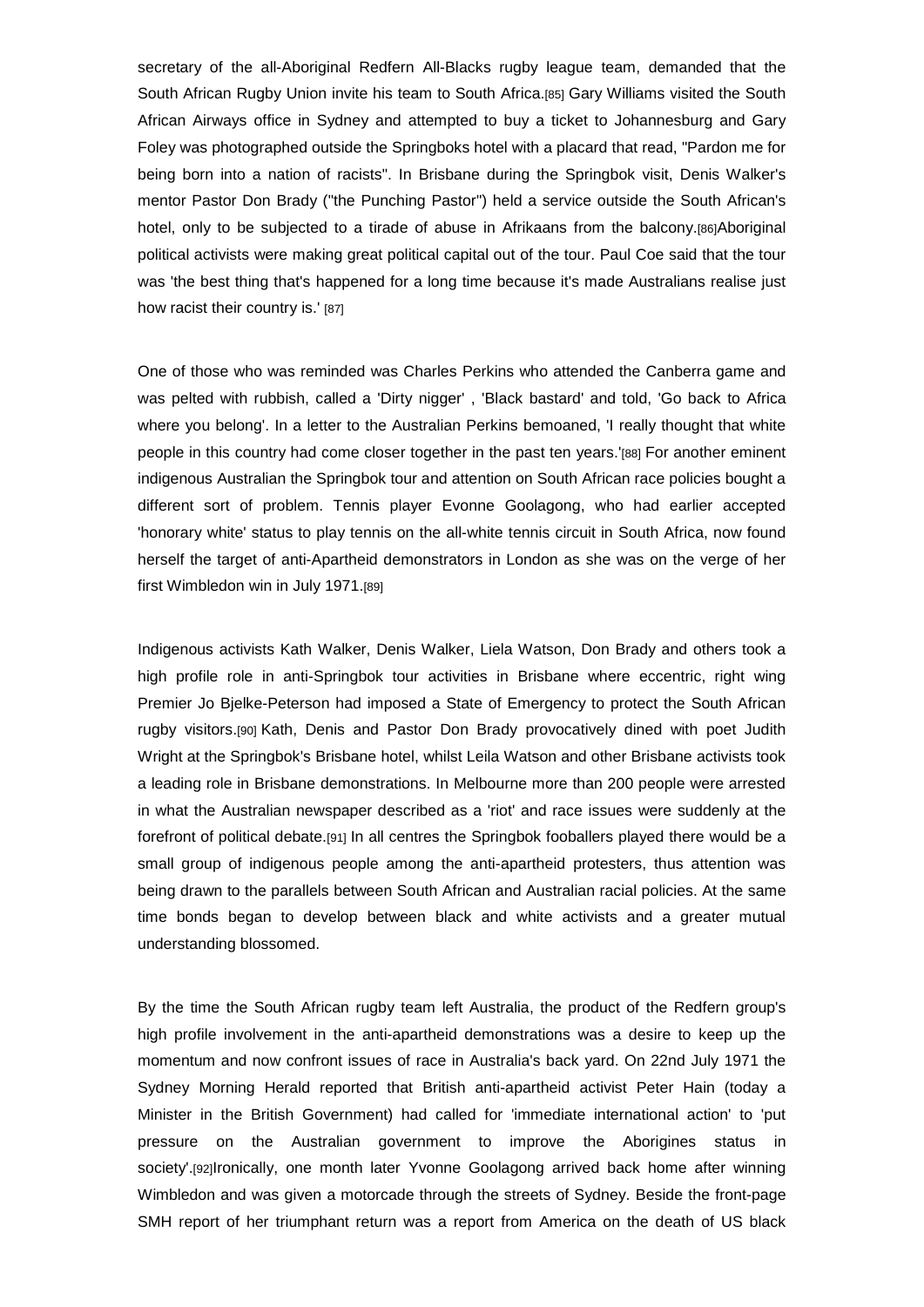activist George Jackson in a prison shoot-out at San Quentin.[93] It was a bizarre juxtaposition reflecting the schizophrenic nature of Australian race relations at that moment in history.

Then, in December 1971, just months after the departure of the springboks, members of the anti-apartheid movement, in conjunction with the Gurindji Campaign called for a march against racism and left the organising of the march to the Redfern Black Power group.[94] In the subsequent march, outside the old Foundation for Aboriginal Affairs in George Street, police attacked the marchers and in the subsequent melee, among those arrested was Laurie Aarons, secretary of the Communist Party of Australia (CPA). This raised insinuations of Communist influence on the Aboriginal movement, but it should be remembered that Communist writer Denis Freney always said that he wondered just who was using who when it came to the Redfern radicals constant demands for resources and support.[95] Nevertheless, the scene was now set for the Black Power group's greatest coup.

# **The Aboriginal Embassy 1972**

In the wake of the demonstrations in Sydney the Redfern activists began seriously linking up with like-minded groups in other southeastern states. Gary Foley was invited to Adelaide to assist in the establishment of an ALS and whilst staying at the home of Australia's first Communist QC, Elliot Johnston, he met a young Northern Territory artist named Harold Thomas. They became friends and in the course of helping to organise a Land Rights rally in Adelaide they collaborated in the design of a new symbol for the Aboriginal movement. When Foley took Thomas' design back to the eastern states it quickly gained acceptance and became the most recognizable symbol of indigenous Australia today, the Aboriginal Flag. Further demonstrations followed in Brisbane and Sydney and Melbourne. The resultant publicity made it seem as though Aborigines were revolting in four states, and with the Gurindji struggle and land battles at Lake Tyers in Victoria and Yirrikala in the Northern Territory, a hapless Prime Minister William McMahon dithered in formulating a response.

Whilst the Prime Minister vacillated the external political pressure increased with the Australian newspaper in an editorial titled 'Aboriginals a problem' demanded 'imagination and leadership' on the issue and stated, 'the time is well overdue for Australia to be brought into the Seventies'.[96] Also during January indigenous activists continued to grab front-page headlines with 'Black Power activist' Michael Anderson confronting Evonne Goolagong at Kooyong,[97] and on the 19th January Denis Walker announced in Brisbane that he had formed the first Black Panther Party in Australia.[98]

Eventually a hapless, besieged Prime Minister decided to make his major policy statement on Aboriginal Affairs on the 25th January, the day before the national day. To make his statement so close to what the indigenous people regard as Invasion Day was to be seen as a very provocative move, and it was inevitable that regardless of what he had to say the Black Power movement would, in the inimitable words of Denis Walker, 'deliver some sort of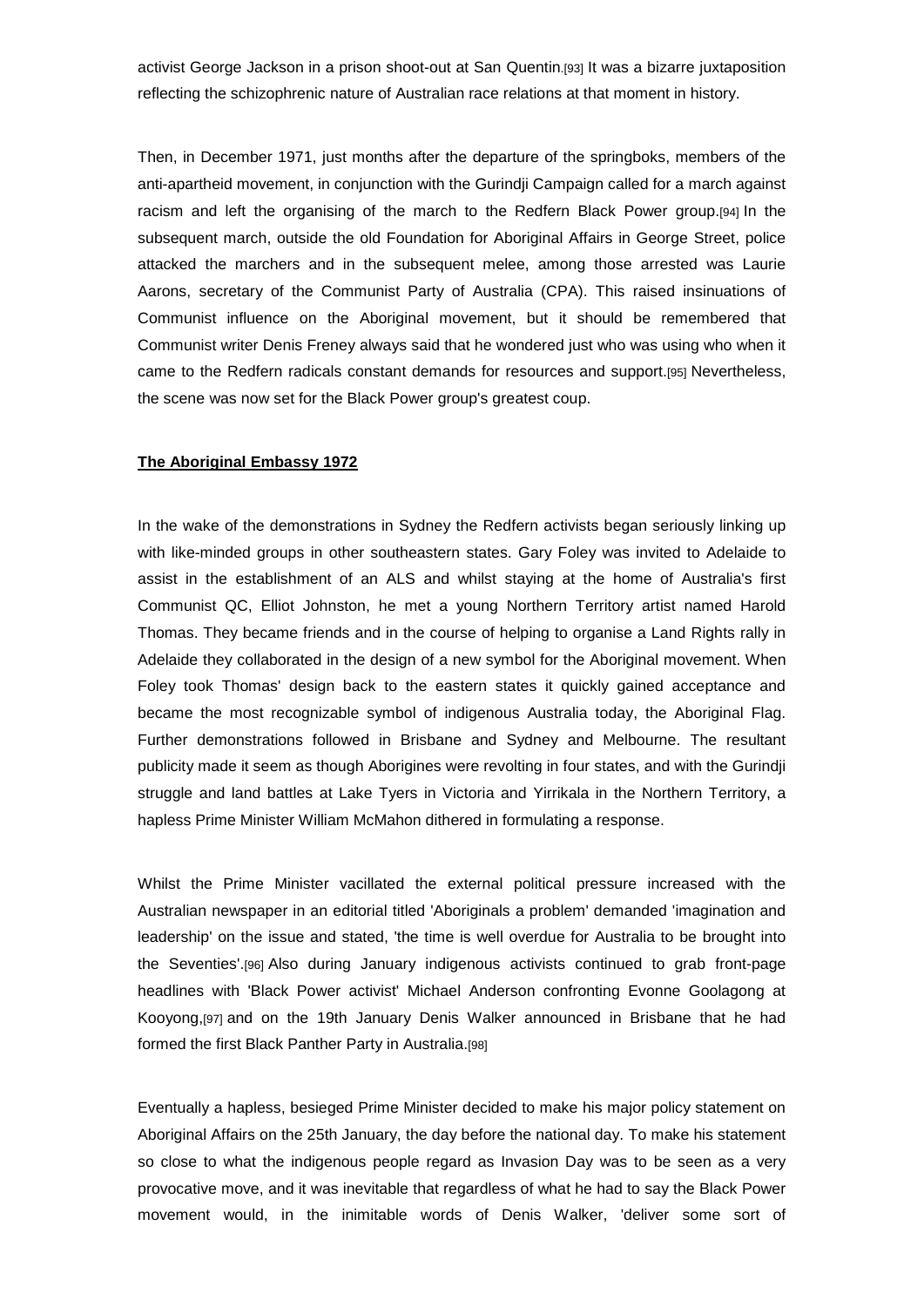In his statement, which was titled, *Australian Aboriginals - Commonwealth Policy and Achievements*, Prime Minister McMahon stated,

*When the Supreme Court of the Northern Territory decided on April 22 last year that Australian law did not recognise Aboriginal title to land in Australia, the Government decided to review its policy relating to the Aboriginal people and their aspirations.*[100]

He indirectly acknowledged the political campaign of the radicals by referring to the , changing conditions in the seventies and a greater awareness of Aboriginal wishes' which had 'made necessary a restatement' of government policy.[101] He said the resultant review had decided to 'create general purpose leases' rather than a system of Land Rights through granting of freehold title, as had been demanded by both northern and southern indigenous activists. He also announced that the Government would appropriate \$5 million for the purchase of land for Aboriginal communities and 'would contemplate' a further \$2million in each of the next four years. He said that mining would be permitted to continue on Aboriginal lands. As Adelaide activist Ruby Hammond pointed out, 'undoubtedly the government hoped that Aboriginal people would welcome this statement, but they had failed to understand many of the needs of the Aborigines and the intensity of their feelings'.[102]

The 'consequence' alluded to by Denis Walker was swift in coming. Indigenous leaders meeting in Sydney that night were outraged at what they regarded as stonewalling. By that time the core of the Redfern group comprised of Paul Coe and sister Isobel from Cowra, brilliant QLD writer and theorist John Newfong, Bob, Kaye and Sol Bellear, Tony Coorie from Lismore, Alana and Samantha Doolan from Townsville, Gary Wiliams and Gary Foley from Nambucca, Lyn Craigie and her brother Billy from Moree. As Goodall noted, 'all these activists came from communities scarred by the loss of their lands'.[103] Gathering at first at Lyn and Peter Thompson's Darlinghurst flat, they discussed ideas on how they should respond to the Government's statement. One of the group's mentors, Chicka Dixon, was keen on replicating the Native American's takeover of Alcatraz. He urged that they take over Pinchgut Island (Fort Dennison) in Sydney harbour. 'Not just take it over, defend it!', he said, because the when the Indians had taken over Alcatraz they had placed their peoples plight into 'the eyes of the world'.<sup>[104]</sup> Ultimately however, a decision was made to confront the Federal Government on its own ground. So they dispatched four young men to Canberra. They were Billy Craigie, Tony Coorie, Michael Anderson, and Bertie Williams and were driven by a Communist Party photographer, Noel Hazard.[105] Their general instructions were to set up a protest and 'hold the fort until a major demonstration could be organised', [106] the idea being to at least be seen to be mounting an 'immediate response' to McMahon.

Upon arrival in Canberra early on the morning of 27th January 1972 the Koori men pitched a beach umbrella on the lawns outside Parliament House and proclaimed the site the office of the "Aboriginal Embassy". They declared that Prime Minister McMahon's statement the day before had effectively relegated indigenous people to the status of 'aliens in our own land',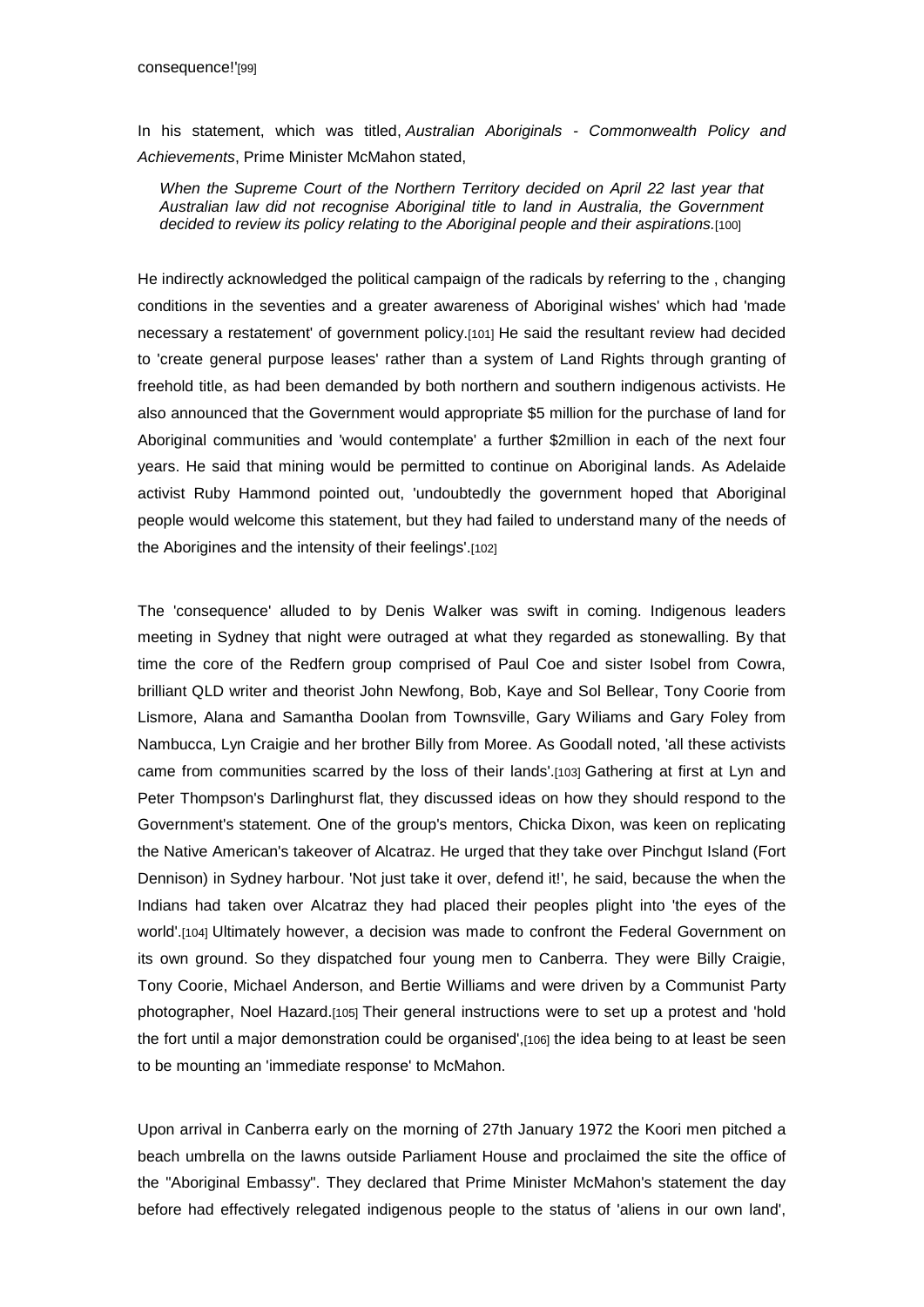thus as aliens 'we would have an embassy of our own.[107] One which in its form as a set of tents would physically reflect the typical housing of Aborigines in Australia today, and one which would be strategically placed under the noses of Australian politicians across the road in Parliament House'.[108] Normally such an audacious project would have lasted as long as it took the ACT Police to arrive, but by a sheer stroke of luck this group of activists had accidentally discovered a loophole in ACT ordinances regarding camping in Canberra. It seemed that there was in fact no ordinance that prevented camping on the lawns of Parliament House as long as there were less than twelve tents. As long as the newly established "Embassy" compound consisted of eleven tents or less, there was nothing the ACT Police to do to remove the protest group.[109]

The inability for the Government to remove this embarrassing protest from in front of their Parliament House captured the imagination of not just indigenous Australia. Within days the site had established an office tent and installed a letterbox in front. Two days later the PMG began delivering the mail. Tourist bus operators became aware of the new attraction in town and began bringing their busloads of tourists to the "Aboriginal Embassy" before escorting them across the road to Parliament House. The Koori activists would solicit donations and distribute educational literature about their cause. Local residents of Canberra would bring food and blankets and invite Embassy staff into their homes for showers and dinner. Students at the nearby Australian National University opened their union building for support activities and the mass media began to display great interest. The Aboriginal Embassy very quickly became the most successful protest venture yet launched by the Aboriginal political movement.

The use of the term 'embassy' as well as the call for Aboriginal Land Rights and recognition of Aboriginal sovereignty created disquiet in the McMahon Government. The Minister for Environment, Aborigines and the Arts, Peter Howson described it as 'a disturbing undertone…The term implied a sovereign state and cut across the Government's expressed objection to separate development and was kindred to apartheid.'[110] Another reaction from some in the white community was to describe the protest as an 'eyesore', to which Embassy official John Newfong responded, 'If people think this is an eyesore, well it is the way it is on government settlements.'[111] But the overall response from the general community seemed to the activists to be very positive, and this encouraged the groups now involved at the Embassy (which included representatives from Brisbane, Melbourne and NSW south coast communities) to become bolder in their approach.

On the 2nd February the Embassy staff, to emphasize the sense of alienation the Embassy represented, as well as underlining their assertions of Aboriginal sovereignty, set about designing and flying their own flag. The first flag that flew on the tents was a black, green, red and black pennant, and by April it was joined by another 'comprising of a spear laid across a red and black background with four crescents looking inward to symbolize the black rights struggle from the four corners of Australia'.[112] Three days later in another move to formalise its proclaimed status the Embassy issued a five point plan for land rights. This plan called for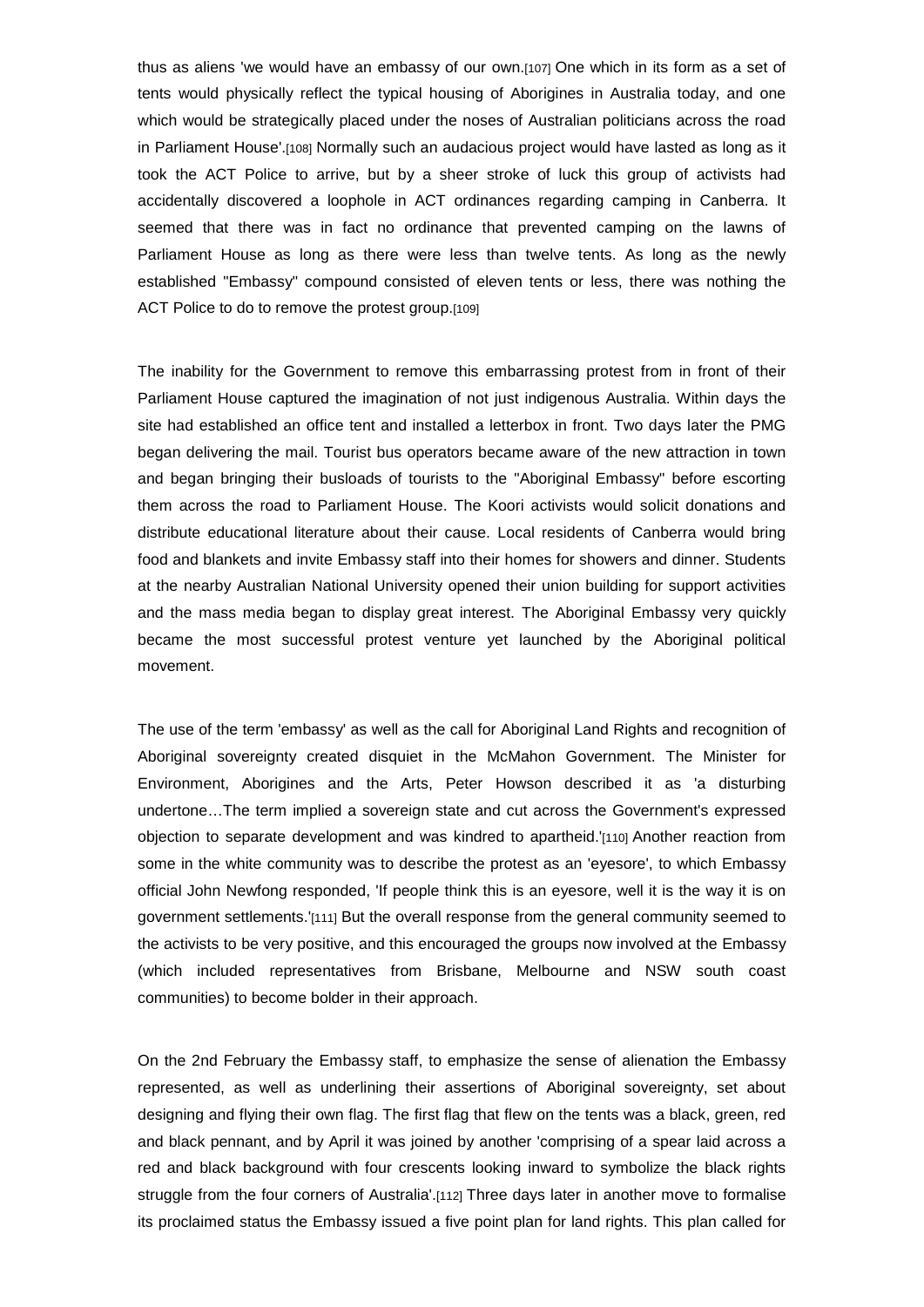Aboriginal control of the Northern Territory, legal title to all existing reserve lands and settlements through out Australia and minimum compensation of at least six billion dollars and a percentage of the gross national product for lands alienated.[113] These demands strongly reflected the general philosophy of the Black Power group that now controlled the Embassy. This group included John Newfong, Billy Harrison, Billy Craigie, Chicka Dixon, Gary Williams, Paul Coe, Gary Foley, Bruce McGuinness, Lyn Thompson, Isobel Coe, Ambrose Golden-Brown, Choc Moore, Brian Marshall and Alan Sharpley, and a constantly changing stream of visiting activists from all states.

So strong was the support being expressed in both black and white Australia for the Embassy protest that the Leader of the Federal Opposition, Mr. Gough Whitlam, felt compelled to pay a formal visit to the tents. In early February, when the Embassy had only been in existence for less than a fortnight, Whitlam met with Embassy officials and discussed matters raised in the Embassy demands. After the meeting he declared that a Labor Government would 'absolutely reverse' the McMahon Government policy on land rights, introduce a civil rights bill, overrule state laws that discriminated against Aborigines and would provide free legal aid for Aborigines.[114] This was clearly a major and significant breakthrough for the Black Power activists who were the core of the tent Embassy protest action. Two weeks later when Embassy based indigenous demonstrators invaded the public gallery during question time, the Age's correspondent, Michelle Grattan noted that 'It was an occasion for stressing "blackness"' because the protestors were 'making a symbolic stand against all the injustices they felt at the hands of white society'.[115]

Three months later in April the Embassy had grown to consist of six tents. Spokesperson Ambrose Golden-Brown was able to boast, 'We've achieved recognition, just by being here…We haven't made the Government change its policy, but we've succeeded in embarrassing it, and we've made people think about the Aboriginal cause'.[116] The Government responded by the Minister for the Interior, Ralph Hunt, announcing the Government's intention to introduce a new ordinance that would make it an offence to camp on unleased Commonwealth land within the city.[117] Federal Opposition spokesperson Kep Enderby in turn declared, 'The Aborigines are exercising one of the most fundamental rights recognised by British law. This is the right of peaceful assembly for the purpose of communicating a political point of view and informing the Parliament of a grievance they claim to have.'[118] The next day thirty Federal Labor parliamentarians promise to take 'physical action' to prevent the forced removal of the tent Embassy, and the stage was set for a Government vs Aboriginal Embassy confrontation.

On July 20 whilst parliament was in recess, the Government gazetted the amended Trespass on Commonwealth Lands Ordinance. Immediately after its gazettal almost 100 ACT police, without warning, forcibly removed the tent Embassy and arrested eight people including two prominent members of the Sydney Black Power group, Roberta Sykes and Gary Foley.[119] When the scenes of police violently removing the tents were aired on television that night it provoked a strong response in both black and white communities. Whilst Liberal party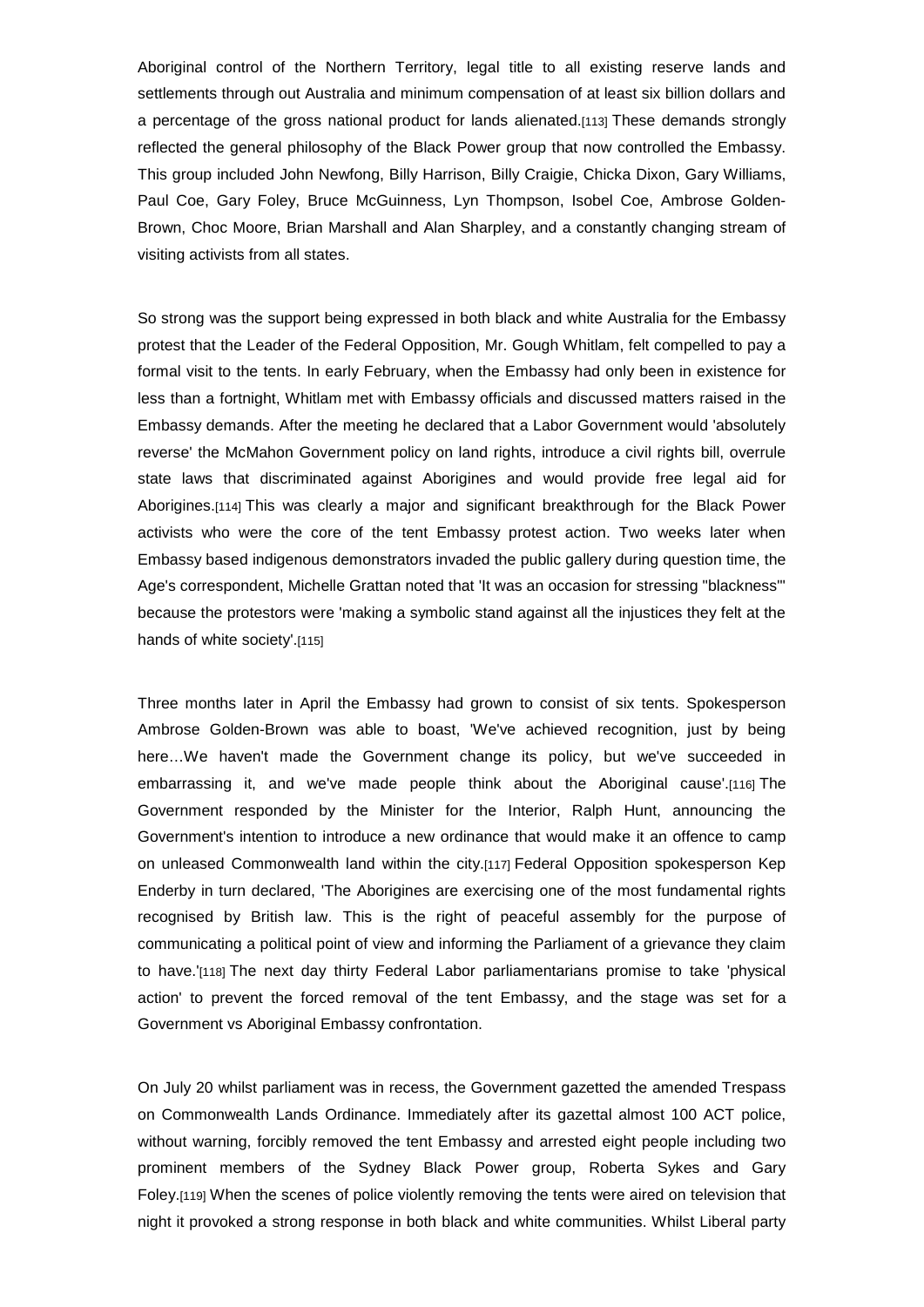indigenous Senator Neville Bonner warned of 'an upsurge of Black Power violence in Australia',[120] the Melbourne Age worried, 'the risk is that in demolishing one symbol, the Government might have established violence as a new symbol of black-white relationships.'[121] It quickly became apparent that the McMahon government had seriously miscalculated the extent of support that the Black Power group had amassed with its Embassy protest.

Three days later hundreds of indigenous activists descended on Canberra and held a demonstration on the site of the Embassy. The demonstration was addressed by Black Power activists Gary Williams, Len Watson, Michael Anderson, Chicka Dixon, Paul Coe, Roberta Sykes, Shirley Smith and Denis Walker. London Times correspondent Stewart Harris was to later observe that these speakers 'spoke thousands of words on an historic occasion and none, or very few, were reported in the Australian press'.[122] The demonstrators then attempted to re-erect the tent Embassy only to be confronted by hundreds of police. The resulting altercation saw wild scenes as Aborigines and police fought a pitched battle on the lawns of Parliament House that resulted in eighteen people being arrested and many injured (including Paul Coe). Chicka Dixon was to describe it as 'the most violent event ' he had ever witnessed, and Gary Foley called it the 'most violent confrontation in the history of Canberra'.[123] Again violent scenes on television provoked outrage in many indigenous communities and the Black Power group called for another, bigger demonstration for July 30. Embassy representatives sought a meeting with Interior Minister Hunt but he refused to see them, so they then called on the Prime Minister to intervene to 'prevent a national black crisis including bloodshed and possible deaths.'[124]

On 30 July more than two thousand indigenous people and their supporters staged the biggest land rights demonstration in the history of Canberra. The government had prepared for the occasion by cancelling all police leave in the ACT, enlisted the aid of the NSW Police riot squad and was even said to have the Royal Military College on alert in case needed.[125]During an intense standoff between hundreds of police and thousands of protestors, Embassy and other indigenous leaders conferred and decided that, to avert serious injury to the many young and older people in the crowd, they would passively allow the police to walk in and remove the tents. The indigenous activists regarded the action as 'a great moral victory' for the movement, and it certainly represented the political high point for the advocates of Black Power. Even Faith Bandler of FCAATSI, who had in 1969-70 fought Black Power attempts to 'aboriginalise' her organisation, now came out and said that the Government action against the Embassy had 'brought everybody together and strengthened ties between the black people'.[126]

By now the universally bad publicity that the Government had attracted over the Embassy affair lead the government to urgently convene a national conference of hand picked indigenous representatives in Canberra. Aboriginal Affairs Minister Mr. Howson dismissed media allegations that the conference was 'staged' and that the 66 indigenous representatives were chosen because of their more 'moderate' stance. He said the group was the 'true'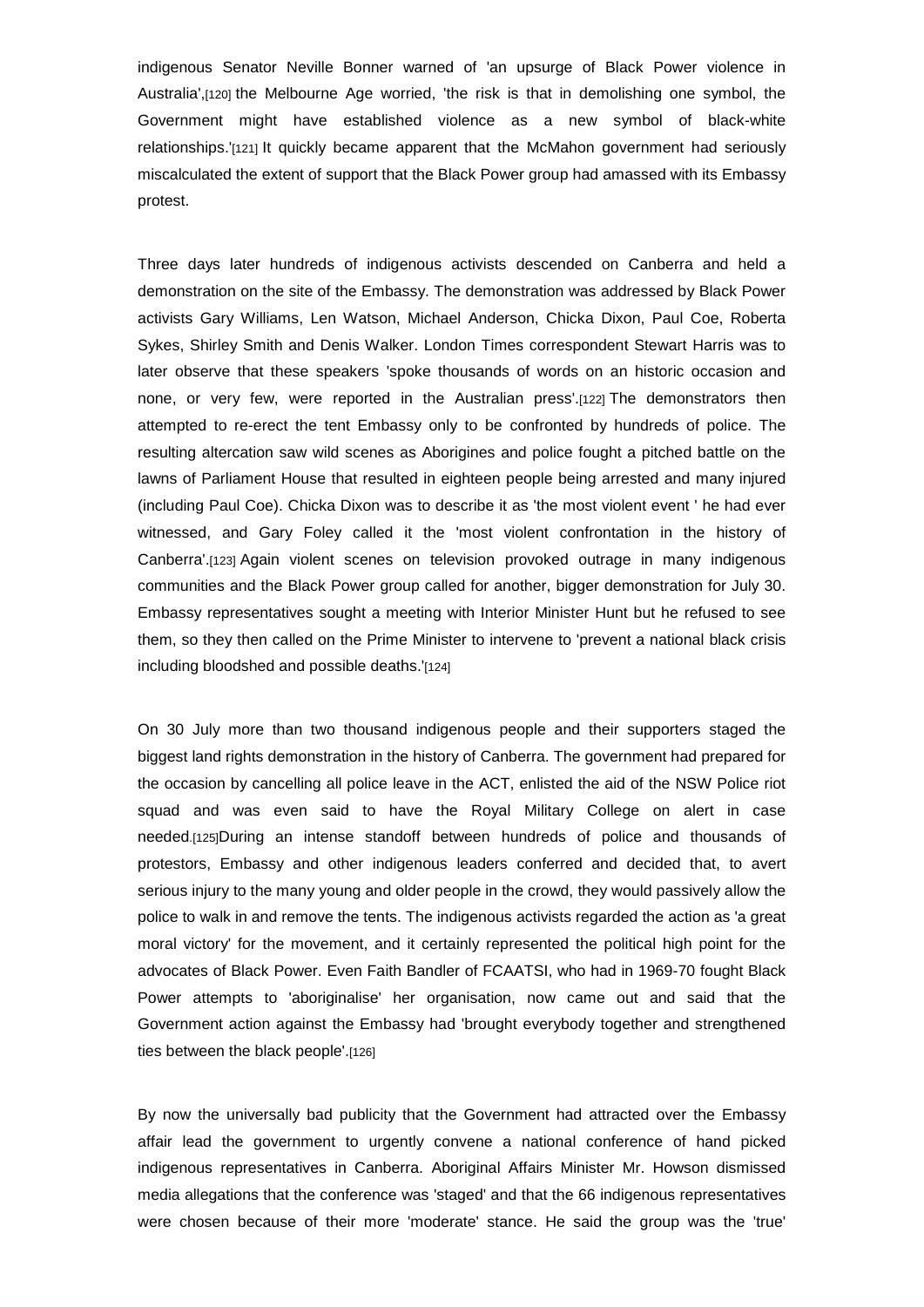representatives of 'all Aborigines'.[127] It was therefore very unfortunate for Mr. Howson when the conference voted to give tent Embassy representatives full speaking and voting rights and passed a motion calling for the Embassy to be re-established.[128] The fiasco for the Government continued when four weeks later the full bench of the ACT Supreme Court declared the Trespass on Commonwealth Lands Ordinance was invalid because it had not been introduced in the proper manner. Immediately the Embassy was re-erected whilst the Government rushed through retrospective legislation to restore the ordinance, but was further embarrassed when prominent QLD Liberal Senator Jim Killen crossed the floor to vote with the opposition and called for all charges against Embassy demonstrators to be dropped.[129]

By the end of 1972 as a Federal election campaign got under way the McMahon Government's reputation and credibility on indigenous affairs was in tatters. Secretary of the conservative Federal Council for the Advancement of Aborigines & Torres Strait Islanders (FCAATSI), Faith Bandler, spoke for all when she said, 'We've never been involved in party politics before but we've no alternative. Getting rid of the McMahon government is the goal of everyone now - it's a priority, even over land rights.'[130] As the 1972 federal election campaign began Gough Whitlam declared in his policy speech, 'Australia's treatment of her Aboriginal people will be the thing upon which the rest of the world will judge Australia and Australians not just now but in the greater perspective of history.'[131]

During the last months of the McMahon government the Redfern Black Power group intensified their propaganda war by establishing the National Black Theatre Company, run by one of the fathers of Australian Black Power Bob Maza. As they produced and performed their legendary political revue *Basically Black*[132] another Black Power stalwart, Chicka Dixon, prepared to lead an Aboriginal peoples' delegation on a visit to the People's Republic of China.[133] The National Black Theatre production played a highly successful sold-out season at Sydney's Nimrod Theatre, receiving rave reviews and establishing black theatre as a viable proposition. On the night of the final performance the cast, crew and audience gathered in the theatre foyer to party and watch the results of the Federal election come in on specially installed TV sets. Thus many members of the Sydney Black Power group watched as the McMahon government (and twenty-two years of conservative rule) lost the election to a Labor landslide.[134]

Ruby Hammond's biographer Margaret Forte summed up the Aboriginal Embassy protest when she described it as 'imaginative, ingenious and highly successful',[135] and even Attwood and Markus conceded it 'brilliantly symbolized Aborigines sense of being foreigners in their own land.'[136] In 1972 legendary political correspondent for the Age, Michelle Grattan, wrote that the Embassy had 'caught the imagination of Australians and focussed attention all over the world on the plight and problems of the Aborigines…one thing the embassy has done is to make the whole Aboriginal question very much a live political issue.'[137] Gough Whitlam has said that the Aboriginal Embassy played a 'significant role' in the 'final destabilization of the McMahon Government' and thus had helped change the course of Australian history.[138] Heather Goodall observed that the Embassy 'had flung onto the public stage the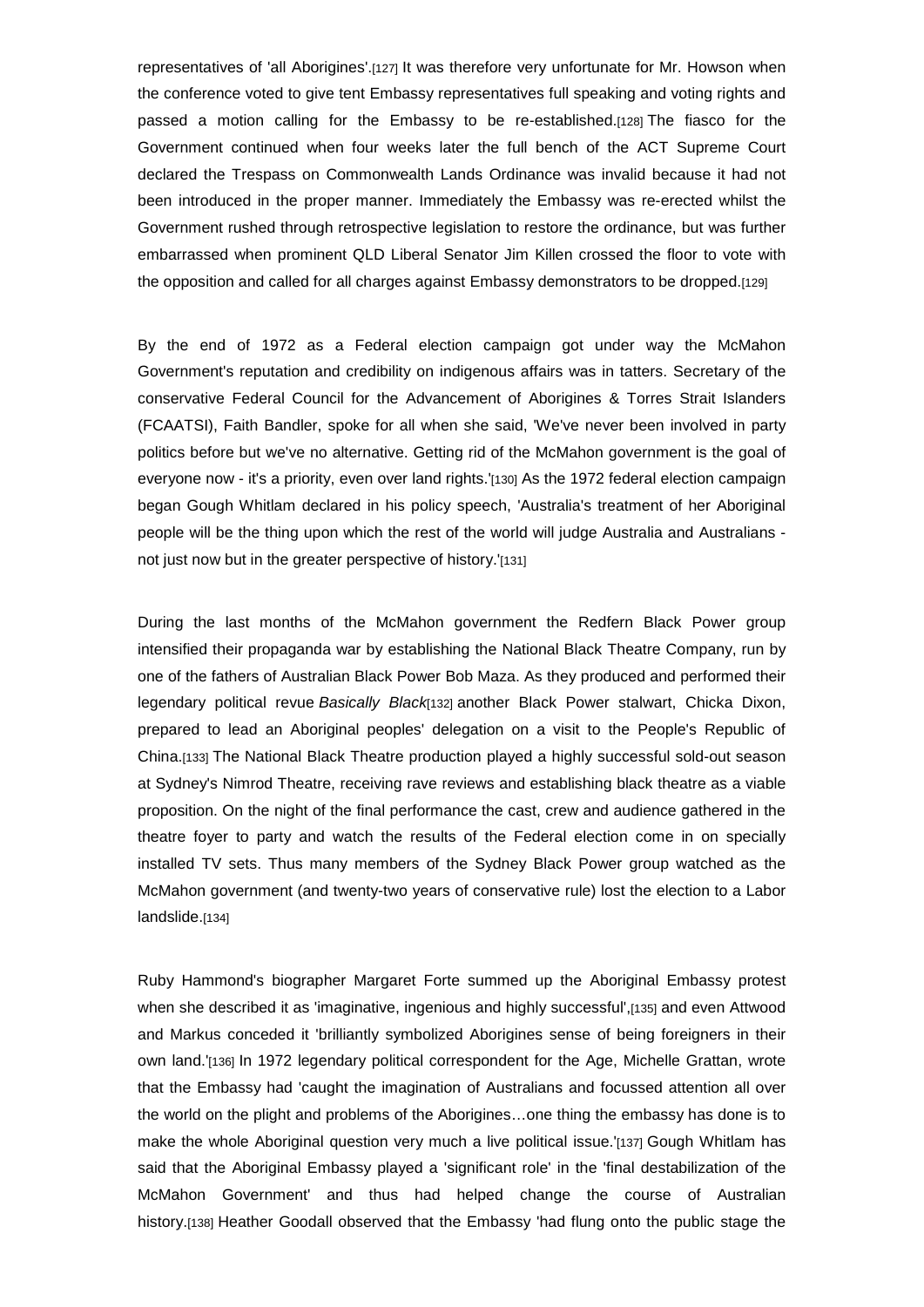powerful idea of land rights. Land had been the underlying current for so long in Aboriginal politics, but it had not until then reached the wider public debate.'[139] But at the end of the day, the Aboriginal Embassy had its greatest impact and most enduring effect by influencing the moderates in the broader indigenous political struggle. Legendary Redfern matriarch Shirley "Mum Shirl" Smith said of her experience at the tent embassy, 'If I was going to think of a sign along the road that marked for me the beginning of militant Black Power politics, that sign would have printed on it - Aboriginal Embassy.'[140]

### **A Brief Historiography: Aborigines and the Black Power Era**

In 1976 Margaret Ann Franklin pointed out that, 'according to recorded history, one whole continent, Australia, did not exist until the seventeenth century. But the continent's inhabitants did not know this and so went on existing just the same outside history'.[141] History itself, as an academic discipline, has only formally existed in Australian academies since the early twentieth century, and yet in 1912 the *Cambridge History of the Australian Colonies* stated that, 'Aborigines have had no influence on Australian history.'[142] The first academic appointment in Australian history did not occur until 1948 'with European and British history remaining the core of university studies until the 1960s.'[143]

One of the first significant changes occurred with publication of C.D. Rowley's 'seminal and mammoth trilogy' *Aboriginal policy and Practice (1970-71)*. This passionate condemnation of the treatment of indigenous people inspired a new generation of non-indigenous historians to explore themes relevant to the contemporary condition of Aboriginal and Islander peoples.[144] Nevertheless as late as 1973 one of Rowley's protégé's, Henry Reynolds, felt compelled to say, 'Aborigines are the fringe dwellers of Australian historiography'.[145]Stanner had, aptly described the absence of indigenous histories and indigenous people in Australian history as, 'The Great Silence'. He contended that 'inattention on such a scale, cannot possibly be explained by "absent-mindedness".[146]' Rowley observed,

*The progress of the Aboriginal from tribesman to inmate has been a special feature of colonial administration and of white settlement in Australia. Some of the reasons have been humane, but institutions have also been a method of settling or deferring political and moral issues such as those related to rights arising from prior occupation of the land.*[147]

It might therefore be said that the prevalent silence of historians assisted the process of national denial that enabled the Australian legal and parliamentary institutions to delude themselves about terra nullius for two hundred years. Consequently, it might be argued that history and its sister discipline anthropology have become complicit in the anti-Aboriginal policies of the Australian State and have had a vested interest in the distortion and diminution of indigenous perceptions of the history of the Australian social and political landscape.

However, the work of historians such as Reynolds and especially Russell Ward provide a contrast with the broader silence. Ward, coming from a social history perspective, was the first historian to refer to Aborigines with a capital 'A'. Broome notes that Ward, in his 1982 revised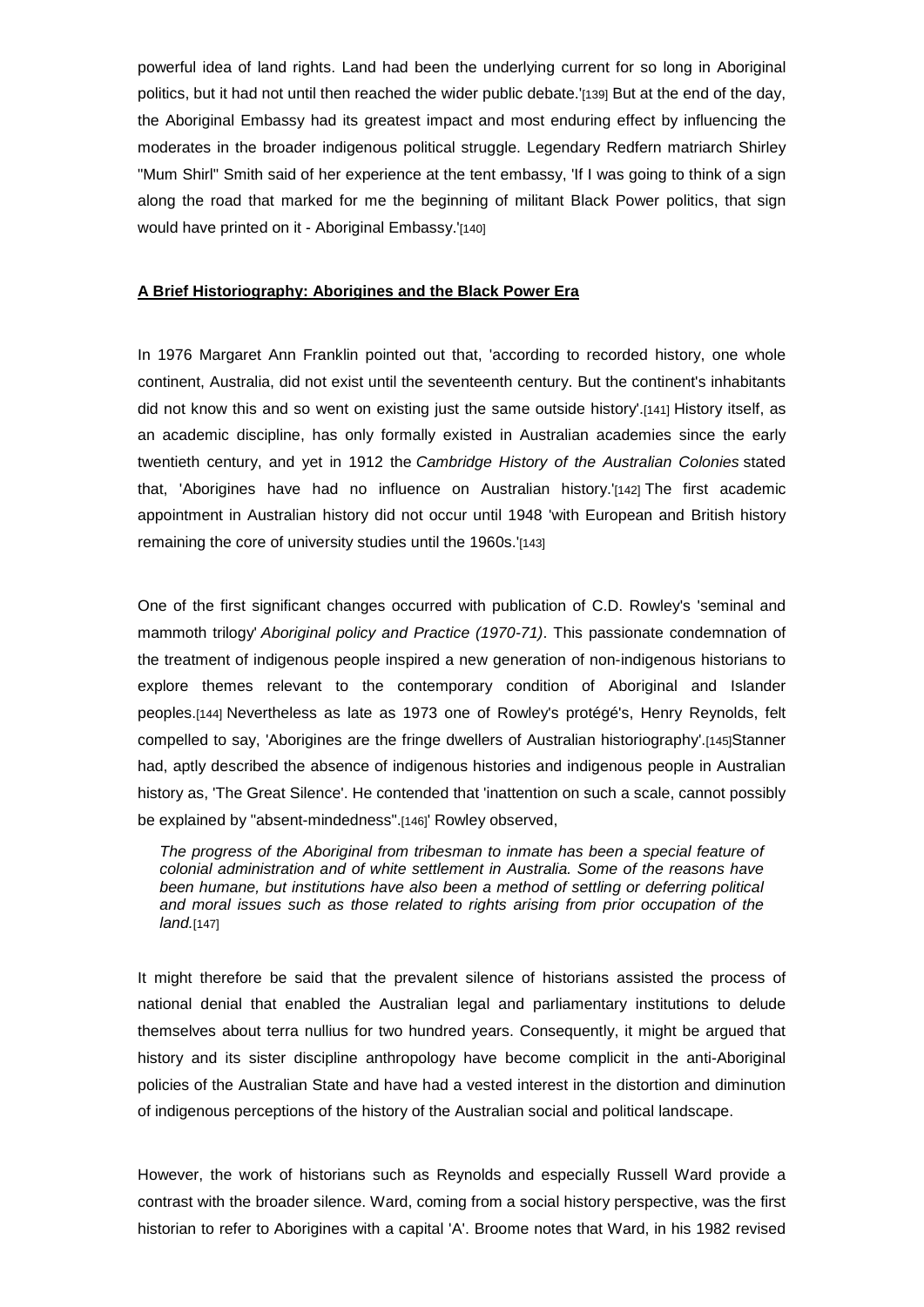edition *Australia Since the Coming of Man*, 'posed Aborigines as victims of "vicious racism" on the frontier, dupes of Batman, and people deprive[148]d of welfare rights by the early Commonwealth. Yet Ward also presented them as activists in the Tent Embassy of 1972.' But despite the supposedly 'progressive' stance taken by historians such as Rowley, Ward, Reynolds et al, others like Scott Bennett would have us believe that, '…the [Black Power] movement never managed to take firm root in Australia. [149]

Bennett basically dismisses the 'Black Power' phase of the indigenous political movement and claims that the 1972 Aboriginal Embassy was a more effective means of protest. In stating such he demonstrates a lack of understanding about the people and circumstances that created the Aboriginal Embassy action. Indeed, much of Bennett's book, *Aborigines and Political Power* can be said to be a superficial analysis from what some might regard as the dubious perspective of the political scientist. The complexity of the subject and the limited, narrow scope of the biased observer conspire with cross-cultural non-comprehension to create false impressions. But these otherwise inconsequential observations often become embedded in popular culture to misinform the wider society about some of the truths about their own past and present history. Hence the need for what Linda Tuhiwai Smith calls the 'reclaiming of history.'

#### **Conclusion**

It can be said that the era I have written about in this thesis is one that to the greater extent has been ignored by Australian historians who tend to gloss over or superficially analyze its important in recent history. As stated earlier, many historians and commentators dismiss or denigrate the effect Black Power had on Aboriginal Australia. Scott Bennett disparaged Black Power for its 'stridency' and connotations of violence and says, 'the movement never managed to take firm roots in Australia'. Given today most of the old Black Power nationalists are held in the highest regard by a "new" generation of Aboriginal leaders like Aden Ridgeway, and that the issues bought to prominence by the Black Power movement remain front page issues today, it is impossible to accept Bennett's assertion. Margaret Ann Franklin in her book *Black and White Australians* regards the Black Power Movement as merely its more dramatic manifestations like Roosevelt Brown's visit and Denis Walker's made-for-media Black Panther Party. She thereby completely ignores the Redfern community where Black Power gained its greatest following and had its biggest local impact.[150] Humphrey McQeen at least acknowledged that 'today Aboriginal organisations are now run by indigenous people themselves and not by white sympathisers, as had been the case before Black Power struck in the mid-1960s.'[151]

Otherwise superficiality seems the order of the day when it comes to academic historical accounts of the Black Power movement, and until that problem is addressed we cannot begin to understand the profound effect it had on both black and white Australia. Nor can we properly analyze or understand events, actions and ideas in contemporary indigenous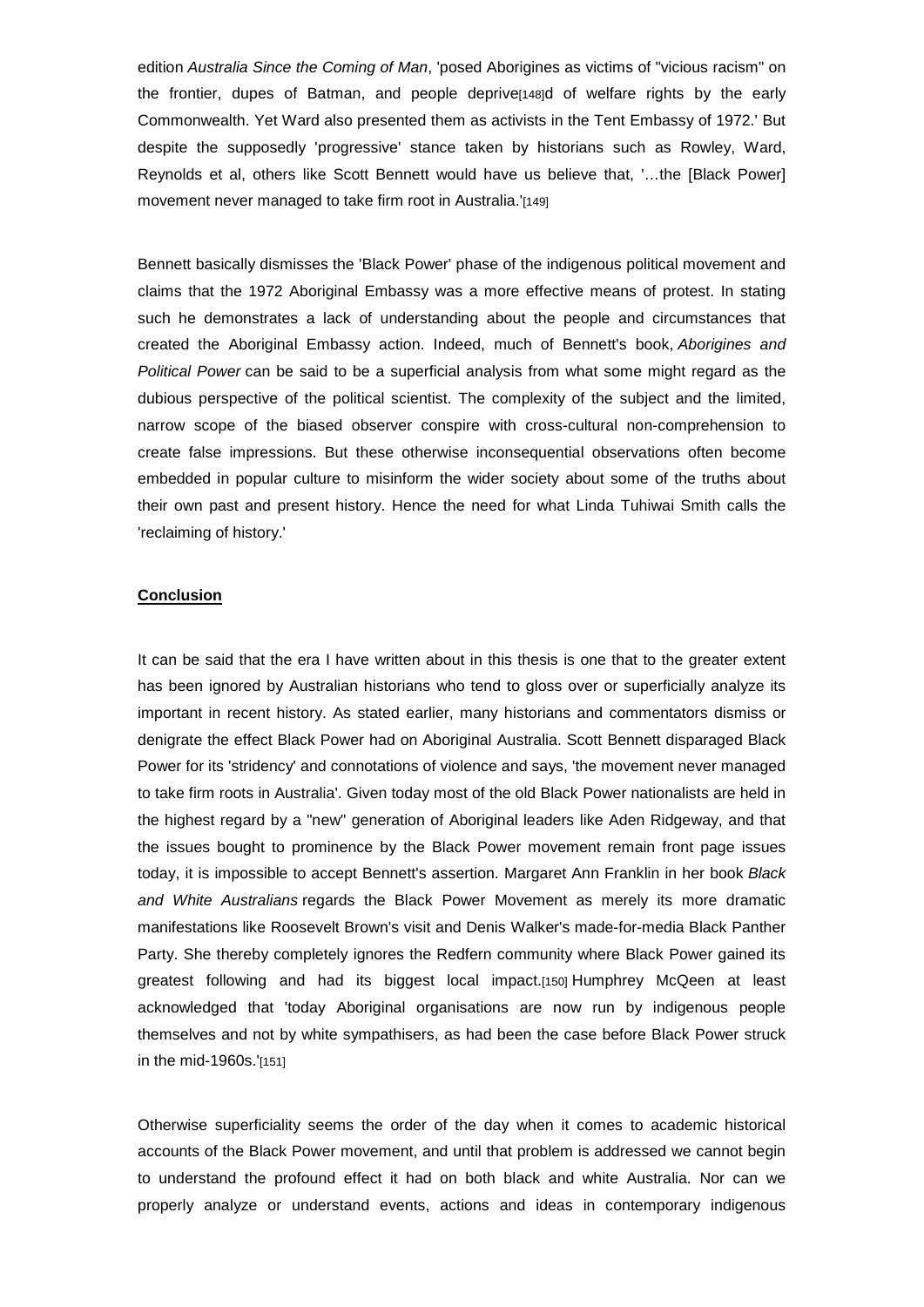communities unless we are aware of the way in which these communities perceive their own histories. In indigenous communities memories of the Black Power era and the events at the Aboriginal Embassy are vivid and strong and span across generations, whereas in white Australia these same events are almost completely unremembered. The official history of the Victorian Aborigines Advancement League states that the Aboriginal Embassy and the Black Power era 'marked the entrenchment of a new and uncompromising stance in Aboriginal politics where any reversion to paternalistic white direction of Aboriginal affairs would not be acceptable.'[152] 'These Black Power mythologies influence the way indigenous people politically and culturally deal with white Australia, yet virtually no-one in white academia seems interested in knowing about how and why they might. White Australia will never understand or begin to know the deep historical alienation and frustration that people in indigenous communities feel, they can only begin to understand when they begin to comprehend our history. Yet the history of indigenous communities over the past forty years has been all but ignored by mainstream Australian historians.

In writing this far from comprehensive narrative about these significant moments in modern indigenous (and thereby Australian) history, I have made but a very humble attempt to begin the long and arduous process of overcoming that ignorance and disinterest. Much more needs to be done.

# **Gary Foley 5th October 2001.**

# **Notes**

[1] Kath Walker (Oodgeroo Noonuccal), My People, Jacaranda Press, 1970.

[2] H.C. Coombs, 'Transcript of Q and A to University of Western Australia summer school' 26 January 1973 Coombs box 44 folder 369, quoted in, Rowse, Tim, Obliged to be Difficult: Nugget Coombs Legacy in Indigenous Affairs, Cambridge, Cambridge University Press, 2000, p. 106.

[3] J.C. Albert and S.E. Albert, (eds.), The Sixties Papers, Praeger, 1984, p. 105. See < http://www.umich.edu/~eng499/concepts/power.html>

[4] Ibid.

[5] See, "Victorian Aborigines Advancement League Statement on Black Power 1969" in Attwood, Bain, & Andrew Markus, 1999, p. 243.

[6] Heather Goodall, Invasion to Embassy:Land in Aboriginal Politics in NSW, 1770-1972, Sydney, Allen and Unwin, 1996, p. 351.

[7] Roberta (Bobbi) Sykes, in Ann Turner (ed.), Black Power in Australia: Neville Bonner vs Bobbi Sykes, South Yarra, Heinemann Educational, 1975, p. 10.

[8] Paul Coe, in Attwood, Bain, & Andrew Markus, 1999, p.261.

[9] Bruce McGuinness, in Attwood, Bain, & Andrew Markus, p. 243.

[10] See, Markus, Andrew, Blood From a Stone, Clayton: Monash Publications in History, 1986. ,and Markus, Andrew "After the Outward Appearance: Scientists, administrators and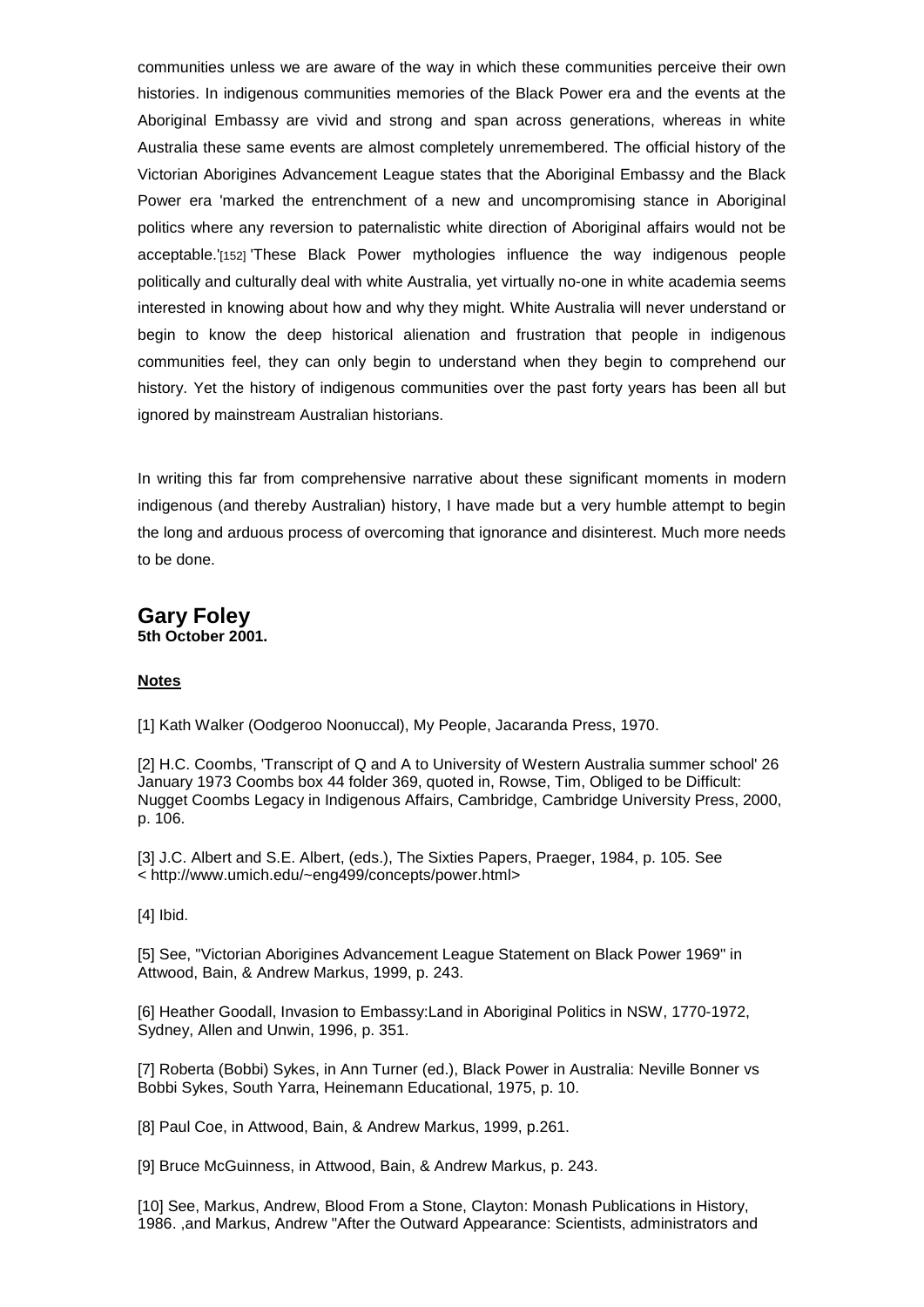politicians", all that dirt: An Australian 1938 Monograph, ed. Bill Gammage and Andrew Markus, Canberra, History Project Incorporated, 1982.

[11] See, B. Attwood, & J. Arnold, (Eds.) Power, Knowledge and Aborigines, Special edition of Journal of Australian Studies, La Trobe University Press, Melbourne, 1992., and Bain Attwood, & Andrew Markus, 1999., and Attwood, Bain, The making of the Aborigines, St. Leonards, Allen & Unwin, 1989.

[12] Read, Peter, Charles Perkins: A Biography, Ringwood, Penguin, 2001.

[13] See Mudrooroo, "Our Histories", Us Mob: History, Culture, Struggle: An Introduction to Indigenous Australia, Sydney, Harper Collins, 1995, pp. 175-192.

[14] Linda Tuhiwai Smith, Decolonizing Methodologies: Research and Indigenous Peoples, Dunedin: University of Otago Press, 1999, p. 28.

[15] Ibid., p. 30.

[16] Heather Goodall, 1996, p. 35.

[17] Bain Attwood, & Andrew Markus, 1999, pp.58-59.

[18] Heather Goodall, 1996, pp. 149-152.

[19] Ibid., p. 338.

[20] Andrew Markus, Blood From a Stone, Clayton: Monash Publications in History, 1986, p. 10.

[21] VAAL, VAAL, Victims or Victors?: The Story of the Victorian Aborigines Advancement League, Melbourne: Hyland House, 1985, p. 27.

[22] Jack Horner, "Steadfast Pioneers", Identity, Vol.1No.5, July, 1972.

[23] Heather Goodall, 1996, p. 230.

[24] VAAL, VAAL, Victims or Victors?, 1985, p.37.

[25] Ibid., p.38.

[26] Heather Goodall, 1996, p. 255.

[27] Heather Goodall, "Crying Out for Land Rights", in Verity Burgmann & Jenny Lee (eds.) Staining the Wattle: a peoples history of Australia since 1788, Fitzroy, McPhee Gribble, 1988, p. 194.

[28] VAAL, VAAL, Victims or Victors?, 1985, pp. 57-59., pp. 286-291.

[29] Charles Perkins, letter to Mr. A.G. Kingsmill, Chairman, NSW Aborigines Welfare Board, 18th Jan. 1956, from Bain Attwood & Andrew Markus, 1999, p. 215.

[30] Ibid

[31] "Race Tour Bus Driver Walks Out", Australian, 22 Feb. 1965.

[32] Adam Shoemaker, Black Words White Page: Aboriginal Literature 1929 - 1988, St. Lucia: University of Queensland Press, 1989, p. 107.

[33] Lyall Munro, interview on 'Broadband', ABC Radio, 20 February 1978.

[34] Fay Gale, and Alison Brookman, Race Relations in Australia-The Aborigines, Sydney,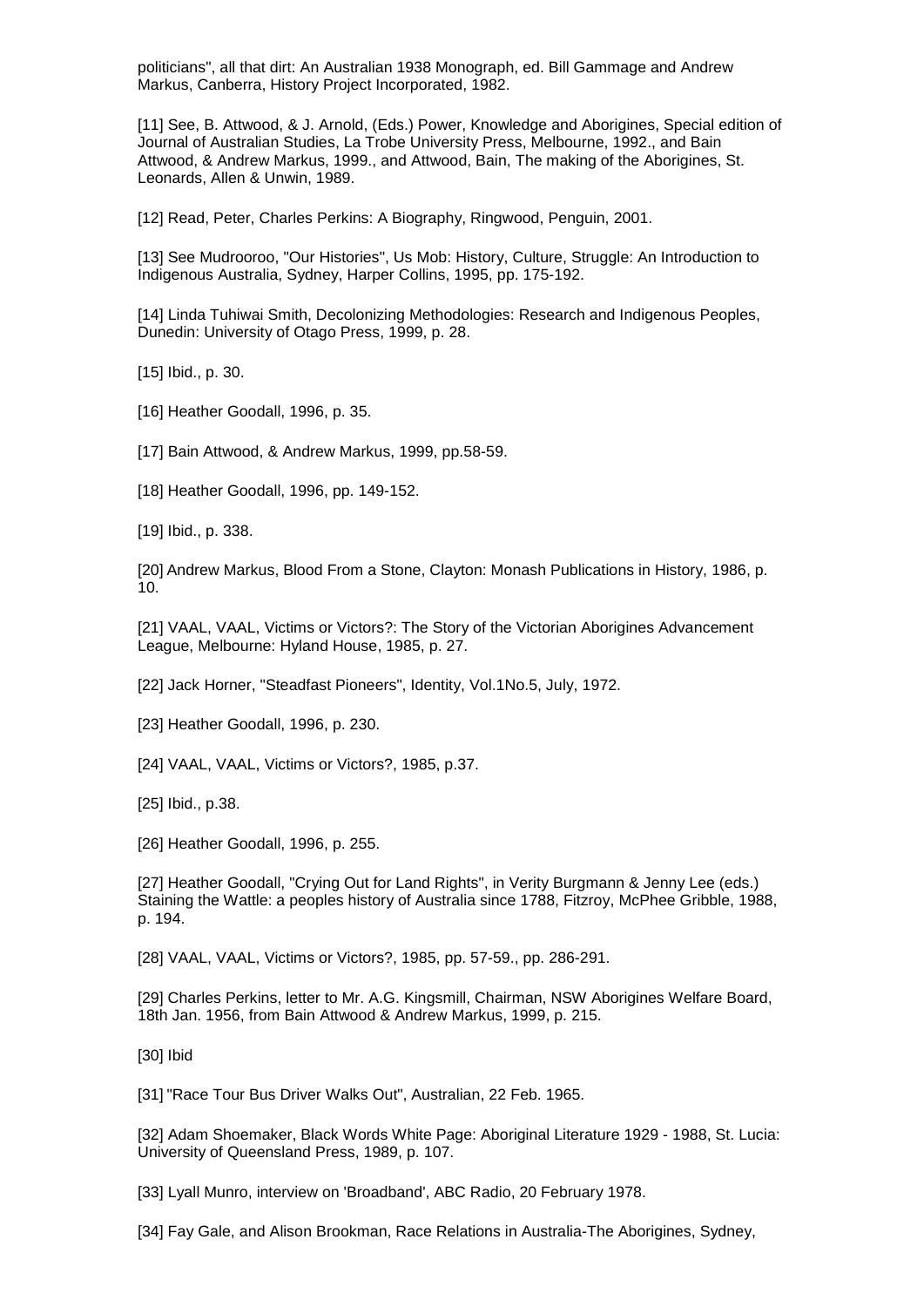McGraw-Hill, 1975, p. 32.

[35] Paul Coe, in Colin Tatz (ed.), Black Viewpoints: The Aboriginal Experience, Brookvale, Australia and NZ Book Co., 1975, p. 106.

[36] Richard Broome, "Historians, Aborigines and Australia", in Bain Attwood (ed.), In the Age of Mabo: History, Aborigines and Australia, St. Leonards, Allen & Unwin, 1996, p. 71.

[37] Peter Read, A Hundred Years War: The Wiradjuri People and the State, Canberra, ANU, 1988, p. 131.

[38] Peter Read, Charles Perkins: A Biography, Ringwood, Penguin, 2001, pp. 93 -100.

[39] G. Foley, "A Black Life", Rolling Stone, Issue 426 - Yearbook, 1988.

[40] Heather Goodall, 1996, p. 338.

[41] "Introducing Paul Coe", The Australian, 23 December 1970.

[42] Ibid.

[43] Roberta Sykes in Ann Turner (ed.) *Black Power in Australia: Neville Bonner vs Bobbi Sykes*, South Yarra, Heinemann Educational, 1975, p. 21.

[44] Heather Goodall, 1996, p. 326.

[45] G. Foley, "A Black Life", Rolling Stone, Issue 426 - Yearbook, 1988.

[46] Ibid., p. 336.

[47] Colin Tatz (ed.), Black Viewpoints, 1975, p. 95.

[48] Walker, Kath, "Black-White Coalition Can Work", Origin, 18 Sept. 1969.

[49] Meredith Burgmann, "Old radicals never die, they just get nostalgic", Farrago, Volume 80, edition 7, October 2001, p. 24.

[50] Peter Read, 2001, pp. 132 -133.

[51] Chicka Dixon, "Chicka Dixon", in Colin Tatz (ed.), Black Viewpoints, Brookvale, Australia and NZ Book Co., 1975, p. 32.

[52] VAAL, VAAL, Victims or Victors?: The Story of the Victorian Aborigines Advancement League, Melbourne: Hyland House, 1985, p.88.

[53] Ibid., p. 89.

[54] Ibid., p. 92.

[55] Neville Bonner, letter to the editor, Courier Mail, 25 September 1969.

[56] "Black Power Looms Larger", Age, 12th Feb. 1973.

[57] See, Bobbi Sykes, "Black people want to control their own destiny", Australian, 22nd June 1972.

[58] Max Griffiths, Aboriginal Affairs: A Short History 1788 - 1995, Kenthurst, Kangaroo, 1995, p. 114.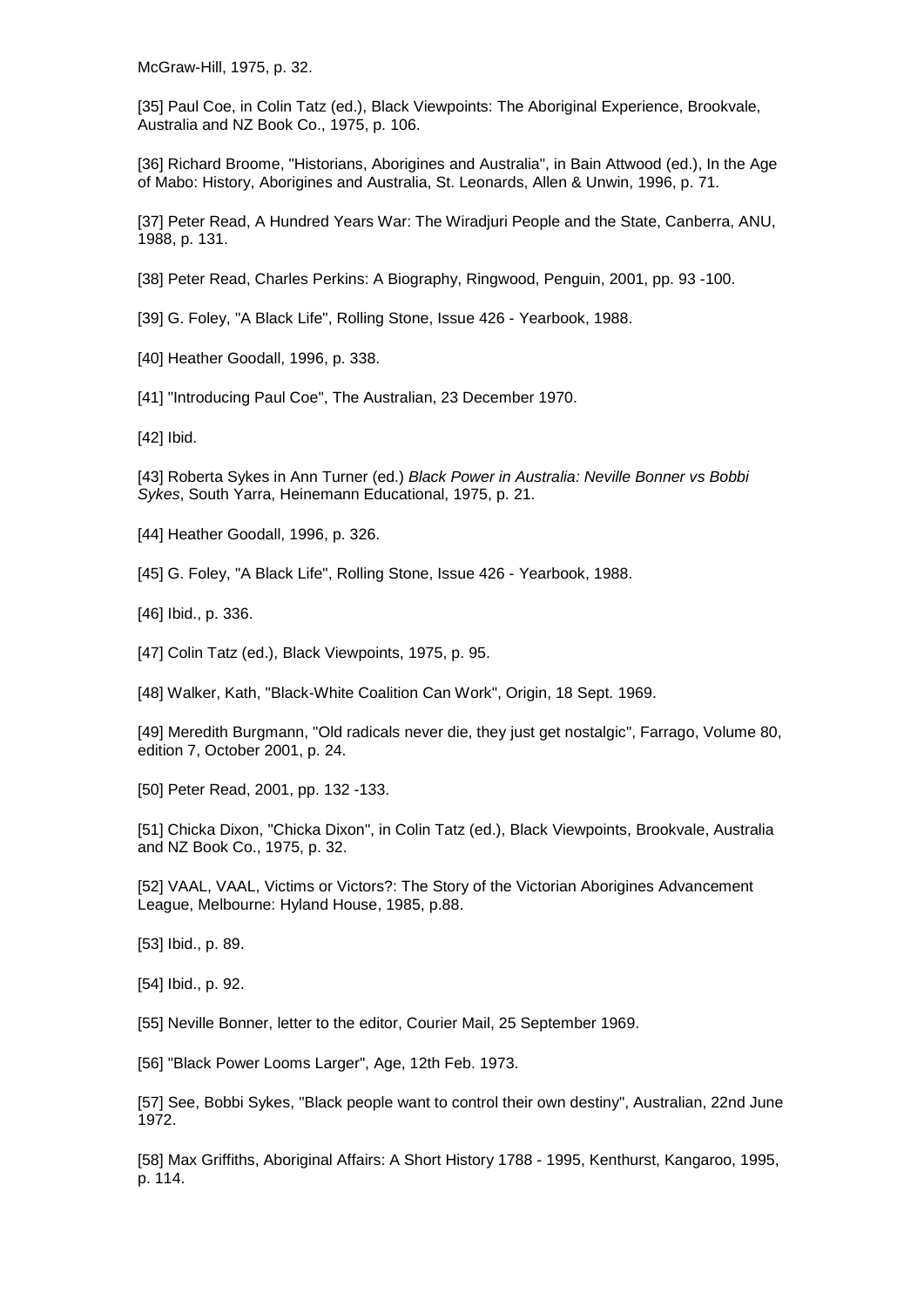[59] Scott Robinson, The Aboriginal Embassy 1972, MA Thesis, pp. 22-23.

[60] Scott Bennett, Aborigines and Political Power, St. Leonards, Allen & Unwin, 1989, p. 13.

[61] Chicka Dixon, "Chicka Dixon", in Colin Tatz, (ed.), Black Viewpoints: The Aboriginal Experience, Sydney, Australia & New Zealand Book Co., 1975, p. 34.

[62] Jim Haskins, Power to the People: The Rise and Fall of the Black Panther Party, New York: Simon & Schuster, 1997, p. 27.

[63] Ibid.

[64] Roberta Sykes, Snake Dancing: autobiography of a black woman, St. Leonards, Allen & Unwin, 1998, p.115.

[65] "Black Power Group", NSW Police Crime Surveillance Unit document 1972, in Foley Collection, Melbourne.

[66] R. Sykes, Snake Dancing: autobiography of a black woman, St. Leonards, Allen & Unwin, 1998, p.143.

[67] M. Langton, "Marcia Lynne Langton", Murawina, Sydney: Doubleday, 1993, p. 164.

[68] G. Foley, "A Black Life", Rolling Stone, Issue 426 - Yearbook, 1988.

[69] Ibid.

[70] "\$20,000 for Aboriginal Legal Service", The Australian, 29 December 1970, p.1.

[71] Meredith Burgman, in O'Donnell, P. and Simons, L. (eds.) Australians Against Racism: Testimonies from the anti-apartheid movement in Australia, Annandale: Pluto Press, 1995, p. 16.

[72] Denis Freney, A Map of Days: Life on the Left, Port Melbourne: William Heinemann, 1991, p. 287.

[73] Lilla Watson, "Richard Buckhorn and Lilla Watson", O'Donnell, P. and Simons, L. (eds.) Australians Against Racism: Testimonies from the anti-apartheid movement in Australia, Annandale: Pluto Press, 1995, p. 158.

[74] Denis Freney, 1991, p. 310.

[75] See, Heather Goodall, 1996, p. 337.

[76] Ibid., p.267.

[77] Meredith Burgmann, Farrago, 2001, p. 24.

[78] Heather Goodall, 1996, p.267.

[79] Helen Frizeli, "After 14 years the light will not go out at 10", Sydney Morning Herald, 10 June 1971.

[80] Chris Pritchard, "'Just a game' says Evonne", Sydney Morning Herald, 16 June 1971, p. 19.

[81] Meredith Burgmann, Farrago, 2001, pp. 24-25.

[82] Jim Boyce, "Jim Boyce", in O'Donnell, P. and Simons, L. (eds.) Australians Against Racism: Testimonies from the anti-apartheid movement in Australia, Annandale: Pluto Press,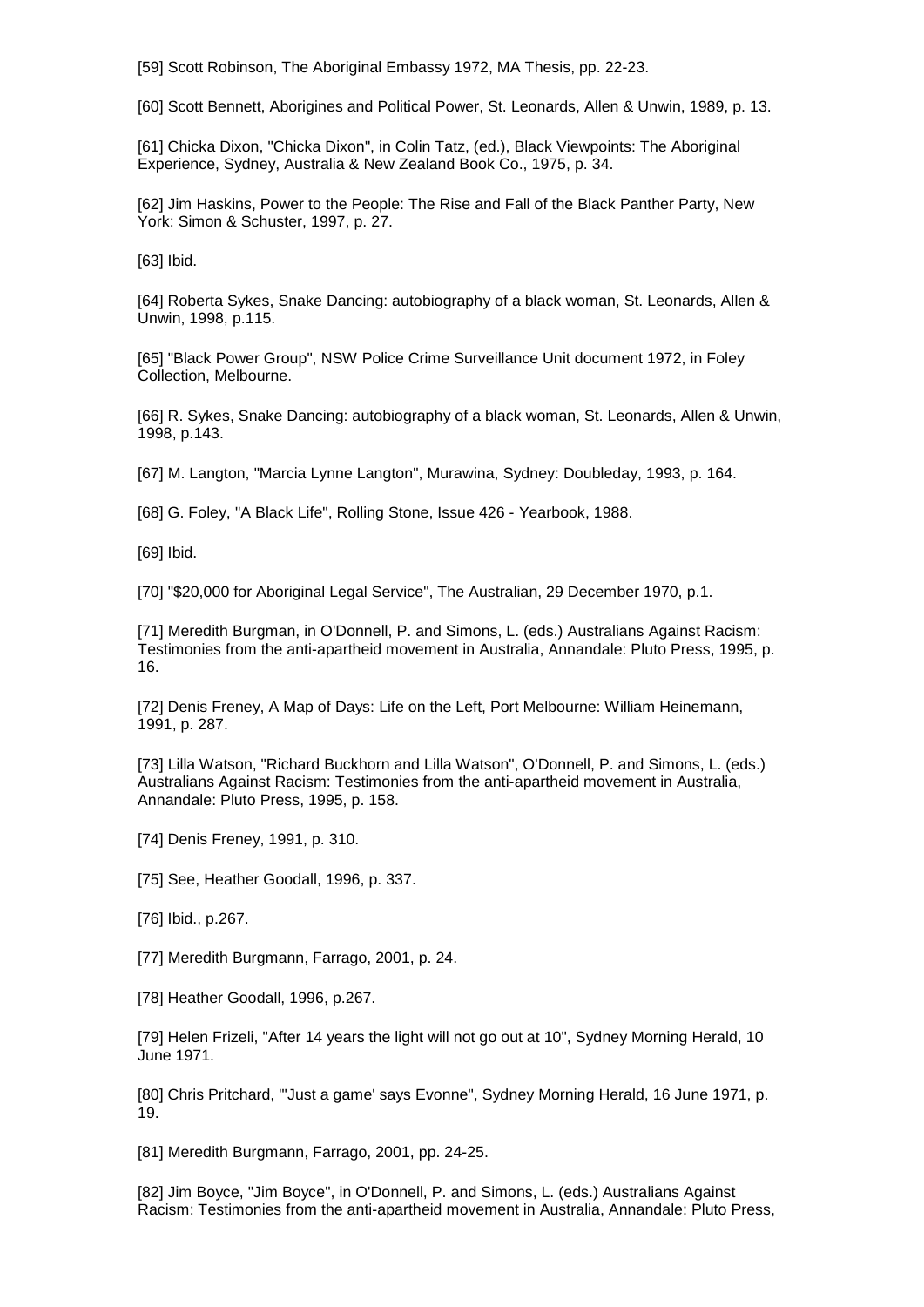1995, pp. 24-25.

[83] Harris, Stewart, Political Football - The Springbok Tour of Australia 1971, Melbourne: Gold Star, 1972, p. 123.

[84] Dare, Tim, "The Day the Police Stole the Initiative", The Australian, 12 July 1971, p. 7.

[85] Harris, Stewart, 1972, p. 93.

[86] Ibid., p.98.

[87] Ibid., pp. 122 - 123.

[88] Peter Read, 2001, p. 163.

[89] Chris Pritchard , "Aboriginal Target in Protest", Sydney Morning Herald, 1 June 1971.

[90] Stewart Harris, Political Football, 1972.

[91] Richard Zacariah & Tim Dare, "Police arrest 200 in Springbok riot", The Sunday Australian, 4 July 1971.

[92] Chris Pritchard, "Action sought on Aborigines", Sydney Morning Herald, 22 July 1971.

[93] "Six die in wild US jailbreak attempt", Sydney Morning Herald, 23 August 1971.

[94] Denis Freney, 1991, p. 312.

[95] Ibid., pp. 310-317.

[96] Editorial, The Australian, 3 January 1972, p.8.

[97] David Armstrong, "Black Power loses to stubborn Evonne", The Australian, 6 January 1972, p.1.

[98] See "Aboriginals set up militant Black Panther Movement", The Australian, 19 January 1972, p.2., and, "Panthers group announces its aims", The Age, 14 January 1972, p. 3.

[99] Denis Walker, quoted in Ningla-Ana, Dir. A. Cavadini, 90min. B&W, 1972.

[100] William McMahon, Prime Ministerial statement, Australian Aboriginals - Commonwealth Policy and Achievements, 25 January 1972, quoted from edited text in, "The PM's statement on policy", Canberra Times, 26 January 1972, p. 12.

[101] Ibid.

[102] Ruby Hammond, in Margaret Forte, Flight of an Eagle: The Dreaming of Ruby Hammond, Kent Town: Wakefield Press, 1995, p.134.

[103] Heather Goodall, 1996, p. 338.

[104] Chicka Dixon, Transcript of First in Line Programme, 22 August 1989.

[105] Ibid., pp. 338-339.

[106] Gary Williams, personal interview with author, Nambucca Heads, Foley Collection, 20 December 1999.

[107] Gary Foley, in The Australian, 10 February 1972.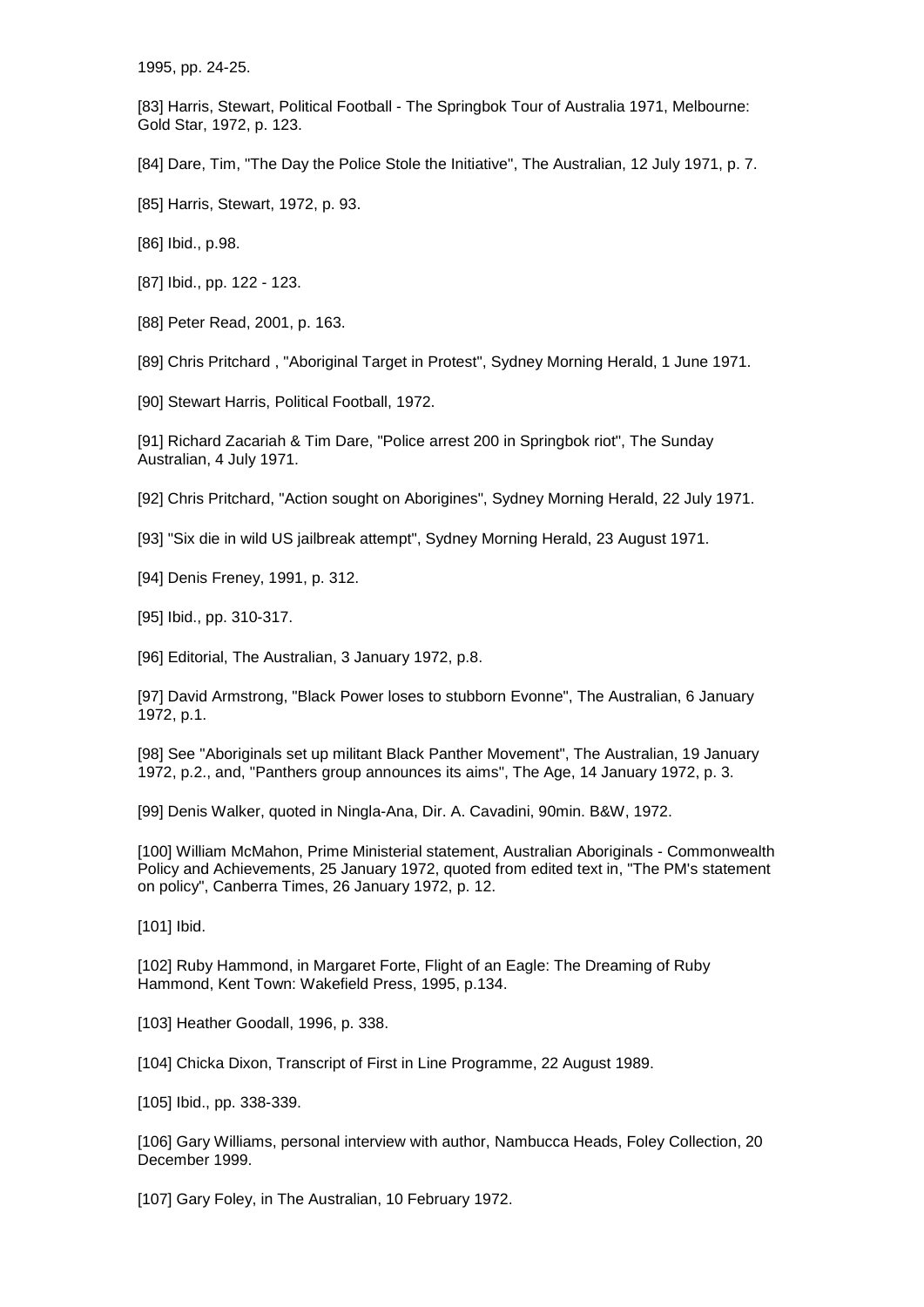[108] Gary Williams, 1999.

[109] Billy Craigie, personal interview with author, Sydney, Foley Collection, 25 July 1986.

[110] Canberra News, 31 January 1972.

[111] Sydney Morning Herald, 16 May 1972.

[112] Coral Dow, "Aboriginal Tent Embassy: Icon or Eyesore?", Social Policy Group, 4 April 2000, p. 3.

- [113] Bain Attwood, & Andrew Markus, 1999, p.
- [114] The Age, 10 February 1972.
- [115] Michelle Grattan, The Age, 23 February 1972.
- [116] The Australian, 29 April 1972.
- [117] Canberra News, 11 May 1972, and The Age, 12 May 1972.
- [118] Ibid.
- [119] The Age, 21 July 1972.
- [120] Ibid.
- [121] Ibid.
- [122] Stewart Harris, The Age, 29 July 1972.

[123] Scott Robinson, "The Aboriginal Embassy: an account of the Protests of 1972", Aboriginal History vol.18 (1) 1994, pp.49-63.

[124] The Age, 28 July 1972.

[125] Gary Foley, "Whiteness and Blackness in the Koori Struggle for Self-Determination: Strategic Considerations in the Struggle for Social Justice for Indigenous People", Just Policy No. 19/20, September 2000, p.80.

- [126] The Bulletin, 5 August 1972.
- [127] Canberra Times, 11 August 1972.
- [128] The Age, 15 August 1972.
- [129] Canberra Times, 13 September 1972, and The Age, 13 September 1972
- [130] The Bulletin, 5 August 1972.
- [131] E.G. Whitlam, The Whitlam Government 1972-1975, Ringwood, Penguin, 1985, p. 466.

[132] Bryce Fraser & Ann Atkinson (eds.) People of Australia: key events in population, society, the environment, Sydney: The Macquarie Library, 1998, pp. 17-18.

[133] Ibid., p. 18.

[134] G. Foley, "A Black Life", Rolling Stone, Issue 426 - Yearbook, 1988.

[135] Margaret Forte, Flight of an Eagle: The Dreaming of Ruby Hammond, Kent Town: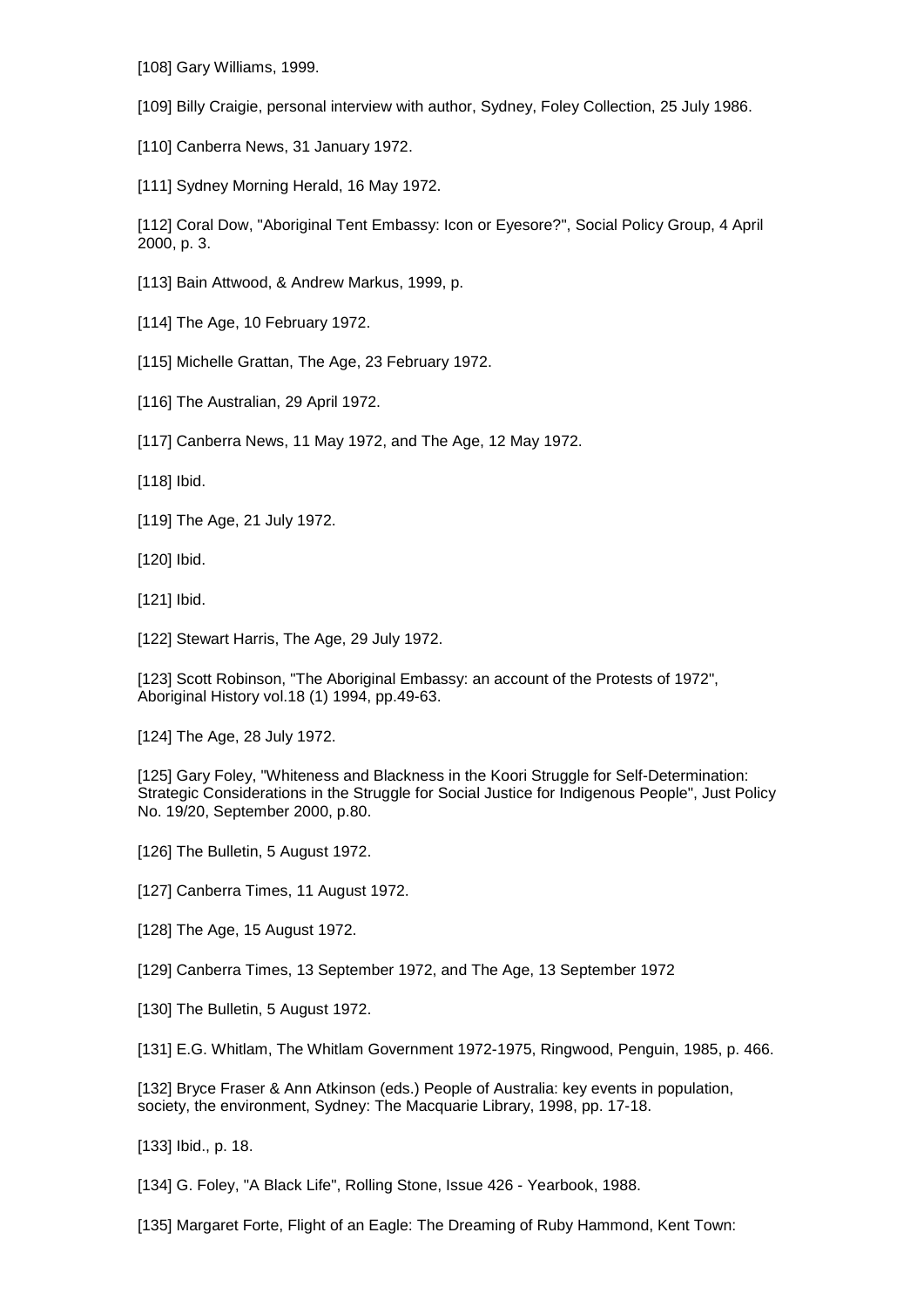Wakefield Press, 1995, p. 225.

[136] Attwood, Bain, & Andrew Markus, 1999, p.174.

[137] Michelle Grattan, The Age, 22 July 1972.

[138] Gough Whitlam, interview with author, Paris 1984, Foley Collection.

[139] Heather Goodall, 1996, p.351.

[140] Shirley Smith, Mum Shirl: an autobiography, Port Melbourne, Mammoth Publishing, 1992, p. 110.

[141] Margaret A. Franklin, Black and White Australians, South Yarra: Heinemann Educational, 1976, p. 1.

[142] Ibid., p. 4.

[143] Richard Broome, "Historians, Aborigines and Australia", in Bain Attwood (ed.), In the age of Mabo: History, Aborigines and Australia, St. Leonards, Allen & Unwin, 1996, p. 68.

[144] Richard Broome, 1996, p. 68.

[145] Henry Reynolds, quoted in, Franklin, Margaret A., Black and White Australians, South Yarra: Heinemann Educational, 1976, p. 1.

[146] W.E.H. Stanner, After the Dreaming, Sydney, 1968, pp. 22-25.

[147] C.D. Rowley, The Destruction of Aboriginal Society, Canberra: ANU Press, 1970, p. 2.

[148] Richard Broome, 1996, p. 67.

[149] Scott Bennett, Aborigines and Political Power, St. Leonards, Allen & Unwin, 1989.

[150] Franklin, Margaret Ann, Black and White Australians, South Yarra, Heinemann, 1976, pp. 198 - 212.

[151] Humphrey McQueen, Suspect History: Manning Clark and the future of Australia's past, Kent Town: Wakefield Press, 1997, p. 218.

[152] VAAL, 1985, p. 101.

# **Bibliography**

# **Primary Sources**

Anderson, M., "Michael Anderson", in Colin Tatz, (ed.), Black Viewpoints: The Aboriginal Experience, Sydney, Australia & New Zealand Book Co., 1975.

Bandler, Faith, Turning the Tide: A personal history of the Federal Council for the Advancement of Aborigines and Torres Strait Islanders, Canberra, Aboriginal Studies Press, 1989.

Black Panthers of Australia, "Platform and Programme" 1970, Riley & Ephemera Collection, State Library of Victoria.

Cavanagh, Senator J.L., Selected Policy Statements on Aboriginal Affairs 1973-1974, Canberra, Australian Government Publishing Service, 1974.

Coombs, H.C., 'Transcript of Q and A to University of Western Australia summer school' 26 January 1973 Coombs box 44 folder 369, quoted in, Rowse, Tim, Obliged to be Difficult: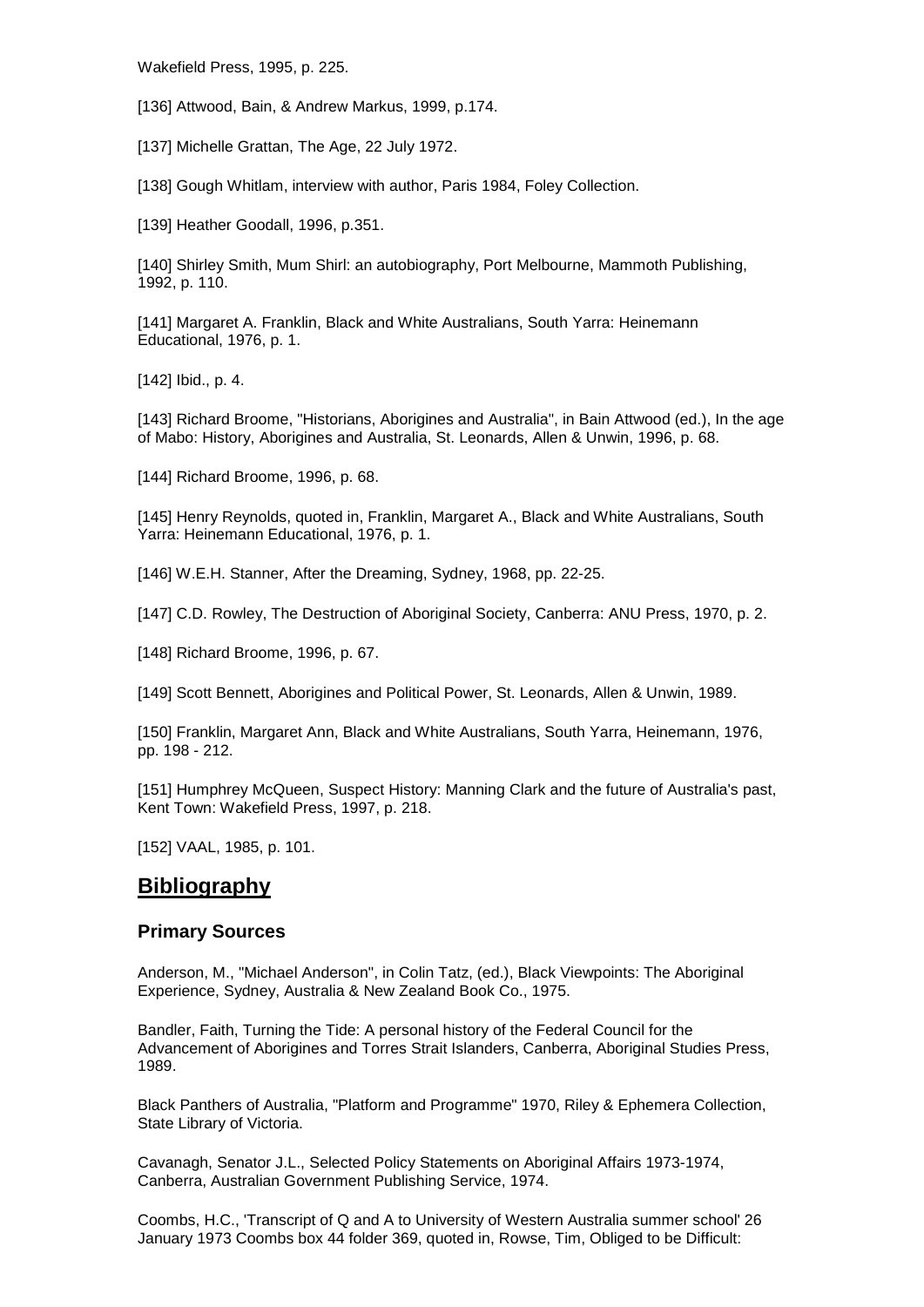Nugget Coombs Legacy in Indigenous Affairs, Cambridge, Cambridge University Press, 2000, p. 106.

Fogarty, Lionel, "The Making and Breaking of a Black Militant", in Buchanan, C. (ed.) Murrie Coo-ee, Brisbane: Cheryl Buchanan, 1983.

Foley, G., "An Aborigine in the Peoples Republic of China", New Dawn Magazine, Vol.5, No. 2, ISSN 0028-4513, July-August 1974.

Foley, G., "A Black Life", Rolling Stone, Issue 426 - Yearbook, 1988.

Freney, Denis, A Map of Days: Life on the Left, Port Melbourne: William Heinemann, 1991.

Gilbert, K., Living Black: Blacks talk to Kevin Gilbert, Ringwood, Allen Lane-Penguin, 1977.

Hardy, Frank, The Unlucky Australians, London, Pan Books, 1968.

Harris, Stewart, Political Football - The Springbok Tour of Australia 1971, Melbourne: Gold Star, 1972.

Hasluck, Paul, Shades of Darkness: Aboriginal Affairs, 1925-1965, Melbourne, Melbourne University Press, 1988.

Horner, Jack, "Steadfast Pioneers", Identity, Vol.1No.5, July, 1972.

McMahon, William, Prime Ministerial statement, Australian Aboriginals - Commonwealth Policy and Achievements, 25 January 1972, quoted from edited text in, "The PM's statement on policy", Canberra Times, 26 January 1972.

Perkins, Charles, "Charles Perkins", in Stuart Rintoul, The Wailing: A National Black Oral History, Melbourne: William Heinemann, 1993.

Rowley, C.D., The Destruction of Aboriginal Society, Canberra: ANU Press, 1970.

Smith, Shirley, Mum Shirl: an autobiography, Port Melbourne, Mammoth Publishing, 1992.

Stanner, W.E.H., White Man Got No Dreaming: Essays 1938-1973, Canberra, ANU Press, 1979.

Sykes, Roberta, "Black people want to control their own destiny", Australian, 22nd June 1972

Sykes, Roberta, Snake Dancing: autobiography of a black woman, St. Leonards, Allen & Unwin, 1998.

Tatz, Colin, (ed.), Black Viewpoints, Brookvale, Australia and NZ Book Co., 1975.

Walker, Kath, (Oodgeroo Noonuccal), in Gilbert, Kevin (ed.), Inside Black Australia: An anthology of Aboriginal poetry, Ringwood, Penguin, 1988.

Walker, Kath, (Oodgeroo Noonuccal), My People, Jacaranda Press, 1970.

# **Secondary Sources**

Aborigines Advancement League, Victims or Victors?: The Story of the Victorian Aborigines Advancement League, Hyland House, Melbourne, 1985.

Aboriginal Medical Service, AMS: A Political History, Redfern AMS 20th Anniversary Book, Sydney: Redfern AMS, 1991.

Attwood, B. & Arnold, J. (Eds.) Power, Knowledge and Aborigines, Special edition of Journal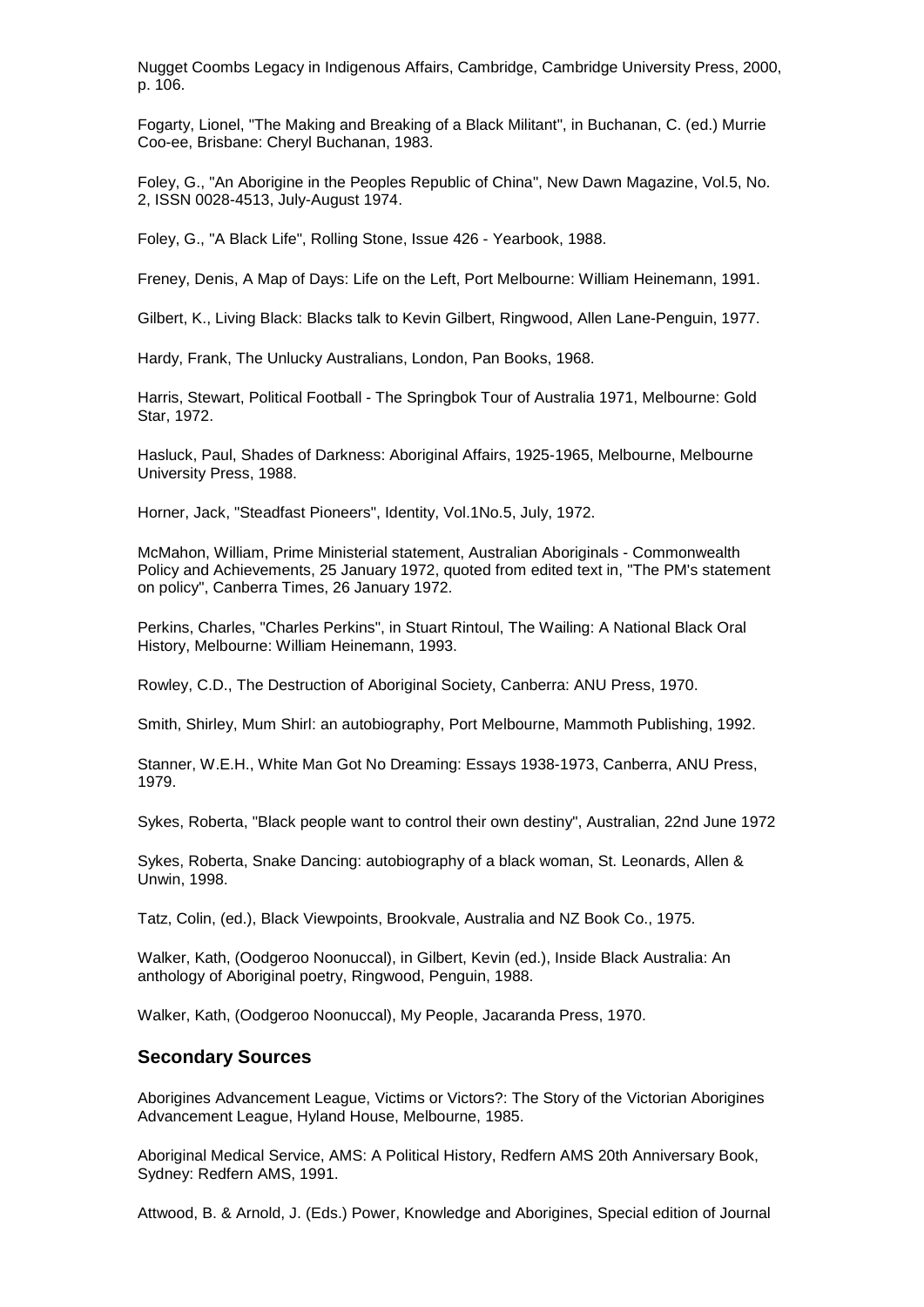of Australian Studies, La Trobe University Press, Melbourne, 1992.

Attwood, Bain, & Andrew Markus, (Eds.) The Struggle for Aboriginal Rights: A Documentary History, Allen & Unwin, Melbourne, 1999.

Attwood, Bain, The making of the Aborigines, St. Leonards, Allen & Unwin, 1989.

Bennett, Scott, Aborigines and Political Power, Allen & Unwin, Sydney, 1991.

Berndt, RM (Ed) Aborigines and Change: Australia in the '70s, New Jersey, 1977.

Boyce, Jim, "Jim Boyce", in O'Donnell, P. and Simons, L. (eds.) Australians Against Racism: Testimonies from the anti-apartheid movement in Australia, Annandale: Pluto Press, 1995.

Broome, Richard, Aboriginal Australians: Second Edition, St. Leonards, Allen & Unwin, 1994.

Broome, Richard, "Historians, Aborigines and Australia", in Attwood, Bain, (ed.), In the Age of Mabo: History, Aborigines and Australia, St. Leonards, Allen & Unwin, 1996.

Burgmann, Meredith, "Old radicals never die, they just get nostalgic", Farrago, Volume 80, edition 7, October 2001.

Burgmann, Meredith, in O'Donnell, P. and Simons, L. (eds.) Australians Against Racism: Testimonies from the anti-apartheid movement in Australia, Annandale: Pluto Press, 1995.

Burgmann, Verity & Lee, Jenny, (eds.) Staining the Wattle: a people's history of Australia since 1788, Fitzroy, McPhee Gribble, 1988.

Coombs, HC Aboriginal Autonomy: Issues and Strategies, Cambridge University Press, Melbourne, 1994.

Coombs, HC, and CJ Robinson, "Remembering the Roots: Lessons for ATSIC", in Patrick Sullivan,(Ed.) Shooting the Banker: Essays on ATSIC and Self-Determination, North Australia Research Unit, ANU, Darwin, 1996.

Coombs, H.C., 'Transcript of Q and A to University of Western Australia summer school' 26 January 1973 Coombs box 44 folder 369, quoted in, Rowse, Tim, Obliged to be Difficult: Nugget Coombs Legacy in Indigenous Affairs, Cambridge, Cambridge University Press, 2000, p. 106.

Cowlishaw, Gillian, and Morris, Barry, (eds.), Race Matters, Canberra: Aboriginal Studies Press, 1997.

Cowlishaw, Gillian, "Studying Aborigines: Changing Canons in Anthropology and History", in Attwood, B. & Arnold, J. (Eds.) Power, Knowledge and Aborigines, Special edition of Journal of Australian Studies, La Trobe University Press, Melbourne, 1992.

Darian-Smith, Kate, Liz Gunner & Sarah Nuttall (eds.), Text, Theory, Space: Land, Literature and History in South Africa and Australia, London, Routledge, 1996.

Davidson, Jim, (ed.) Meanjin, "Aboriginal Issue", Vol. 36, No. 4, December 1977.

Davis, Jack, Stephen Muecke, Mudrooroo Narogin & Adam Shoemaker, Paperbark: a collection of Black Australian writings, St. Lucia: University of Queensland Press, 1990.

Foley, Gary, "Whiteness and Blackness in the Koori Struggle for Self-Determination: Strategic Considerations in the Struggle for Social Justice for Indigenous People", Just Policy No. 19/20, September 2000.

Foley, Gary, "Teaching the Whites a Lesson" in Burgmann, Verity & Lee, Jenny (eds.) Staining the Wattle: a people's history of Australia since 1788, Fitzroy, McPhee Gribble, 1988.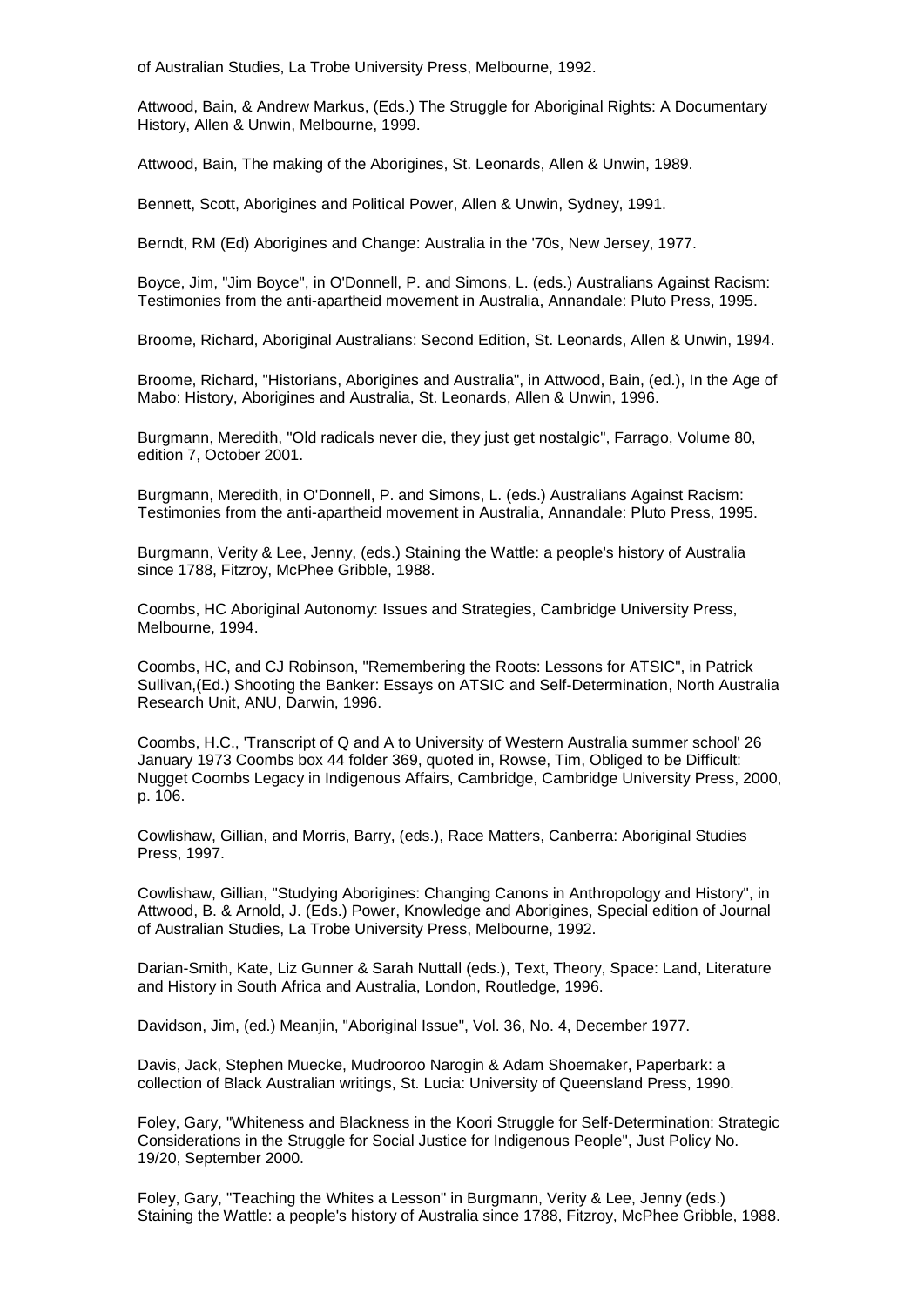Forte, Margaret, Flight of an Eagle: The dreaming of Ruby Hammond, Kent Town, Adelaide: Wakefield Press, 1995.

Frankenberg, Ruth, White women, race matters: the social construction of whiteness, Minneapolis: University of Minnesota Press,1993.

Franklin, Margaret Ann, Black and White Australians, South Yarra, Heinemann, 1976.

Fraser, Bryce & Atkinson, Ann, (eds.) People of Australia: key events in population, society, the environment, Sydney: The Macquarie Library, 1998.

Gale, Fay and Brookman, Alison, Race Relations in Australia-The Aborigines, Sydney, McGraw-Hill, 1975.

Goodall, Heather, Invasion to Embassy:Land in Aboriginal Politics in NSW, 1770-1972, Sydney, Allen and Unwin, 1996.

Goodall, Heather, "Crying Out for Land Rights", in Burgmann, Verity & Lee, Jenny (eds.) Staining the Wattle: a people's history of Australia since 1788, Fitzroy, McPhee Gribble, 1988.

Griffiths, M., Aboriginal Affairs: A Short History 1788 - 1995, Kenthurst, Kangaroo Press, 1995.

Haskins, Jim, Power to the People: The Rise and Fall of the Black Panther Party, New York: Simon & Schuster, 1997.

Hiatt, L.R., Arguments About Aborigines: Australia and the evolution of social anthropology, Cambridge, Cambridge University Press, 1996.

Horner, Jack, "Steadfast Pioneers", Identity, Vol.1No.5, July, 1972.

Kidd, Rosalind, The Way We Civilise, St. Lucia, University of Queensland Press, 1997.

Langton, Marcia, "Marcia Lynne Langton", Murawina, Sydney: Doubleday, 1993.

Lippmann, Lorna, "The Aborigines", in Allan Patience & Brian Head (Eds.), From Whitlam to Fraser: Reform and Reaction in Australian Politics, Oxford University Press, Melbourne, 1979.

Lippmann, Lorna, Words or blows : racial attitudes in Australia, Ringwood : Penguin, 1973.

Manne, Robert. (Ed.) The Australian Century: Political Struggle in the Building of a Nation, Text Publishing, Melbourne, 1999.

Markus, Andrew, Blood From a Stone, Clayton: Monash Publications in History, 1986.

Markus, Andrew "After the Outward Appearance: Scientists, administrators and politicians", all that dirt: An Australian 1938 Monograph, ed. Bill Gammage and Andrew Markus, Canberra, History Project Incorporated, 1982.

Massey, Douglas S., and Denton, Nancy A., American Apartheid: Segregation and the Making of the Underclass, Cambridge, Harvard University Press, 1993.

McAdam, Doug, "The Heyday of Black Insurgency 1961 -1965", Political Process and the Development of Black Insurgency, Chicago, University of Chicago Press, 1982.

Middleton, Hannah, But now we want our land back: A history of the Australian Aboriginal People, Sydney, New Age Publishers, 1977.

Morris, Barry Domesticating Resistance: the Dhan-Gadi Aborigines and the Australian State, Oxford: Berg Publishers, 1989.

McQueen, Humphrey, Suspect History: Manning Clark and the future of Australia's past, Kent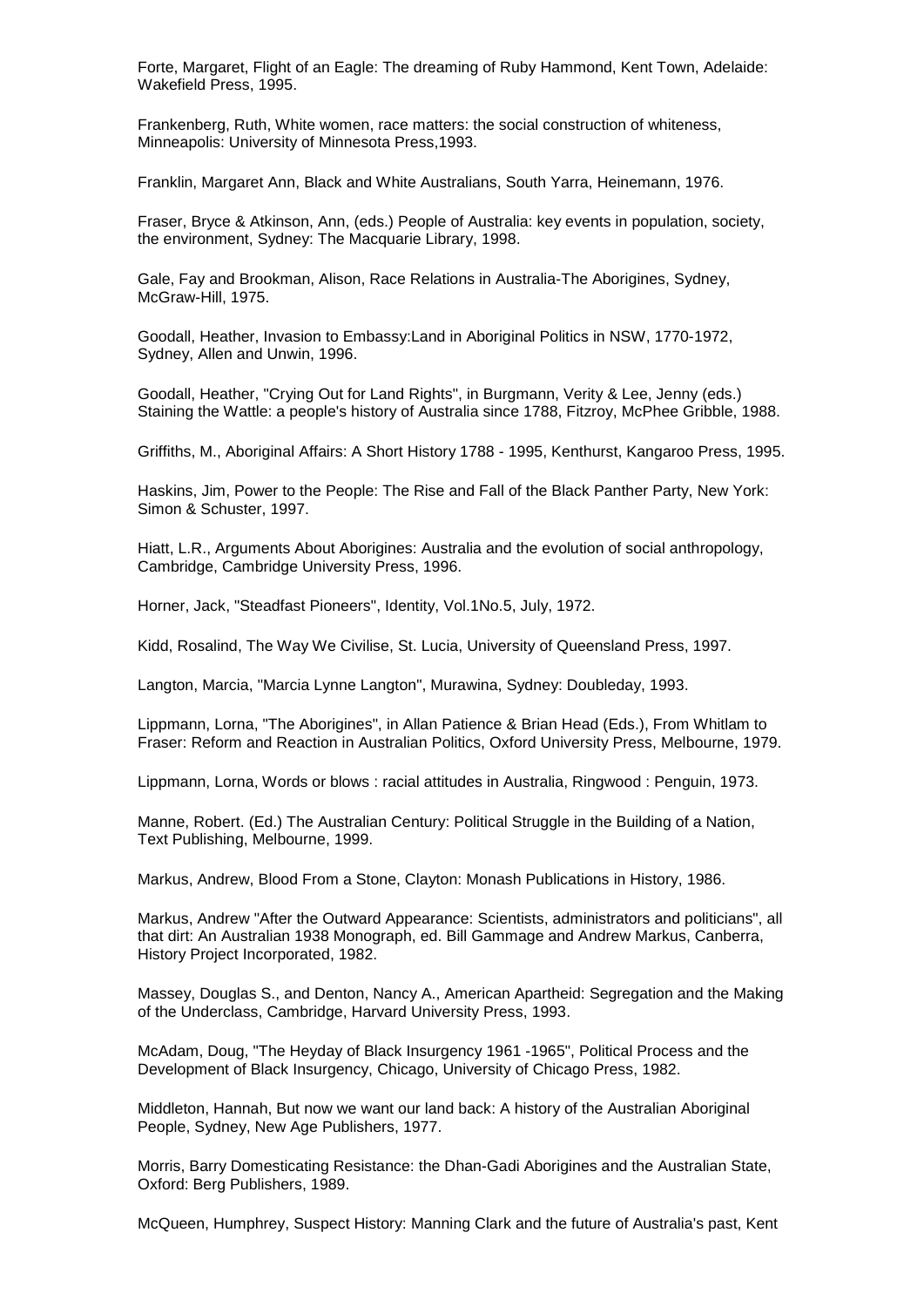Town: Wakefield Press, 1997.

Mullard, Chris, Aborigines in Australia Today, Canberra, National Aboriginal Forum, 1974.

Munro, Lyall, interview on 'Broadband', ABC Radio, 20 February 1978.

Nathan, Pam, Home Away From Home: A study of the Aboriginal Health Service in Fitzroy, Melbourne: PIT Press, 1980.

O'Donnell, P. and Simons, L. (eds.) Australians Against Racism: Testimonies from the antiapartheid movement in Australia, Annandale: Pluto Press, 1995.

Olbrei, Erik, (ed.) Black Australians: Prospects for Change, Townsville, Students Union James Cook University, 1982.

Pement, Eric, "Louis Farrakhan and the Nation of Islam: Part One", Cornerstone, vol.26, issue 111, 1997.

Perkins, Charles, "Charles Perkins", in Rintoul, Stuart, The Wailing: A National Black Oral History, Melbourne: William Heinemann, 1993

Pollard, David, Give and Take: The Losing Partnership in Aboriginal Poverty, Marrickville, Hale & Ironmonger, 1988.

Prentis, Malcolm D., A Study in Black and White: The Aborigines in Australian History, Methuen Australia, 1975.

Rader, Benjamin G., "Blacks and Women Demand Equal Rights", American Sports: From the Age of Folk Games to the Age of Spectators, Lincoln: University of Nebraska, 1983.

Read, Peter, Charles Perkins: A Biography, Ringwood, Penguin, 2001.

Read, Peter, A Hundred Years War: The Wiradjuri People and the State, Canberra, ANU, 1988.

Rintoul, Stuart, The Wailing: A National Black Oral History, Melbourne: William Heinemann, 1993.

Roberts, David. "Self-Determination and the Struggle for Aboriginal Equality", in C. Bourke, E.Bourke, B. Edwards, Aboriginal Australia, UQP, 1994.

Robinson, Fergus and Barry York, The Black Resistance, Melbourne :Widescope, 1977.

Robinson, Scott, The Aboriginal Embassy 1972, MA Thesis, ANU, 1993.

Robinson, Scott, "The Aboriginal Embassy: an account of the Protests of 1972", Aboriginal History vol.18 (1) 1994.

Rose, Michael For the Record: 160 Years of Aboriginal Print Journalism, Allen & Unwin, Sydney, 1996.

Rowse, Tim, Obliged to be Difficult: Nugget Coombs Legacy in Indigenous Affairs, Cambridge, Cambridge University Press, 2000.

Rowse, Tim, After Mabo: Interpreting indigenous traditions, Carlton, Melbourne University Press, 1993.

Said, Edward, Orientalism: Western Conceptions of the Orient, London, Penguin, 1978.

Shoemaker, Adam Black Words White Page: Aboriginal Literature 1929 - 1988, St. Lucia: